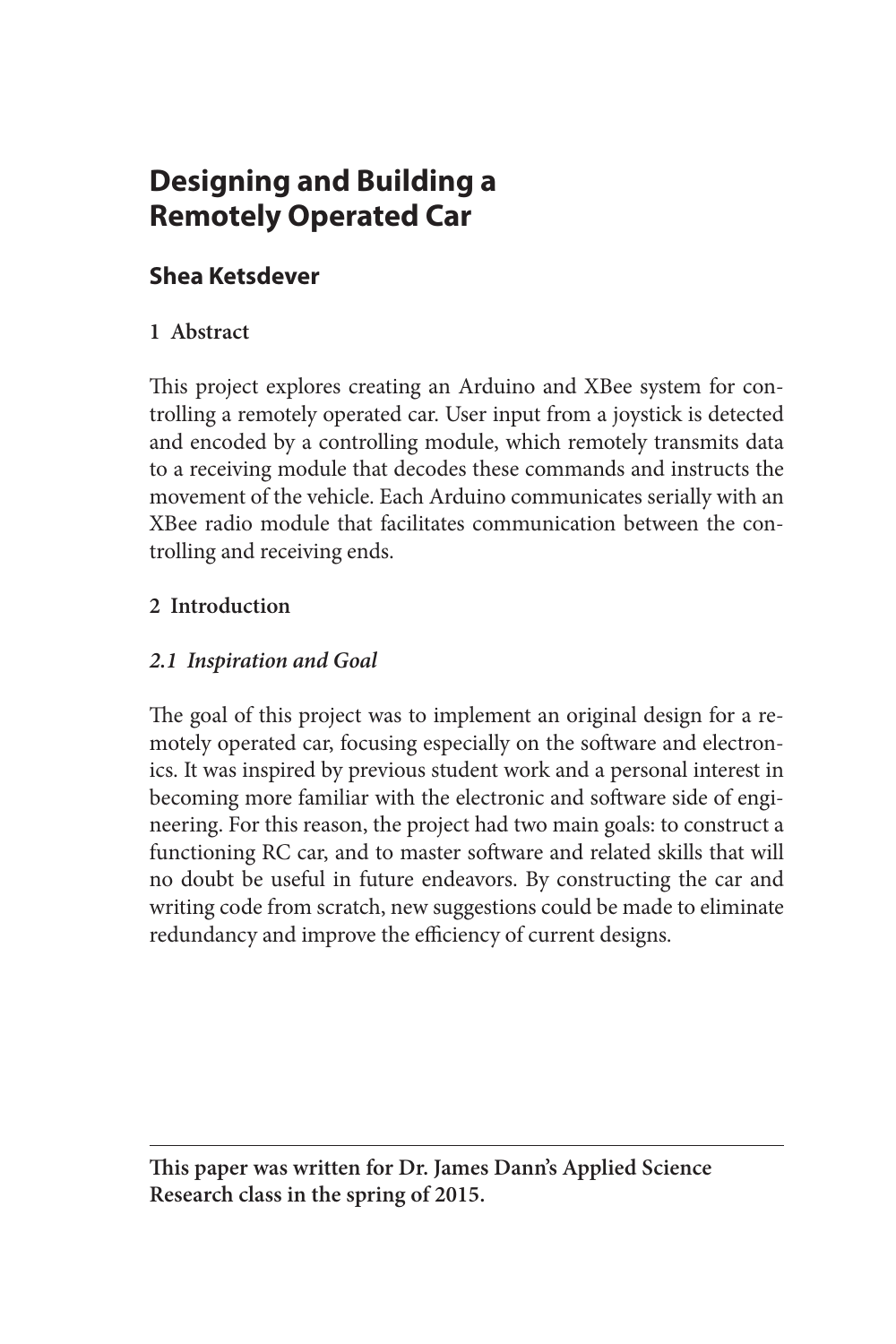### 72 Shea Ketsdever

#### *2.2 Process*

#### *2.2.1 Initial Familiarization and Electronic Prototyping*

Initially, a significant amount of time was invested in familiarizing myself with Arduino and prototyping the basic electronic set-up. Instructional manuals and online resources provided an excellent introduction to operating the microcontroller, and sample programs were implemented to gain more insight into the nuances of coding with Arduino. The first major milestone in this regard involved getting an LED to blink on and off repeatedly. Following these simple experiments, a potentiometer was added and tested to begin prototyping the electronics and code involved in manually controlling the car. The potentiometer was connected to the Arduino as an input, and LEDs were attached on a breadboard as outputs. Code was then implemented to turn the LEDs off and on according to directions from the potentiometer; testing indicated that communication was successful.

Next, more electronics were added to the existing setup to test whether a motor could be made to spin based on input from the potentiometer. A transistor was added to the circuit to receive output current from the Arduino when the potentiometer was moved into a certain orientation. When activated, the transistor allowed current from an external power supply to flow through an attached motor, making it spin. After much tweaking, the transistor and motor setup functioned successfully.

At this point, all other motors could have been attached in similar fashion with transistors; and with more work on the mechanical end, the car could have been made to move forwards and even turn. However, this design did not yet accommodate for propelling the car backwards, so the electronics were further adapted to include an H-bridge and allow for the motors to spin in both directions, enabling the car to move both forwards and backwards. First the electronics were isolated and tested on a separate breadboard in the simplest state possible (i.e. no Arduino input). After various tweaks and testing, the H-bridge operated a motor and was deemed successful. These electronics were then attached to the Arduino system so the motor could be flexibly operated based on input from the joystick. Finally, these electronic components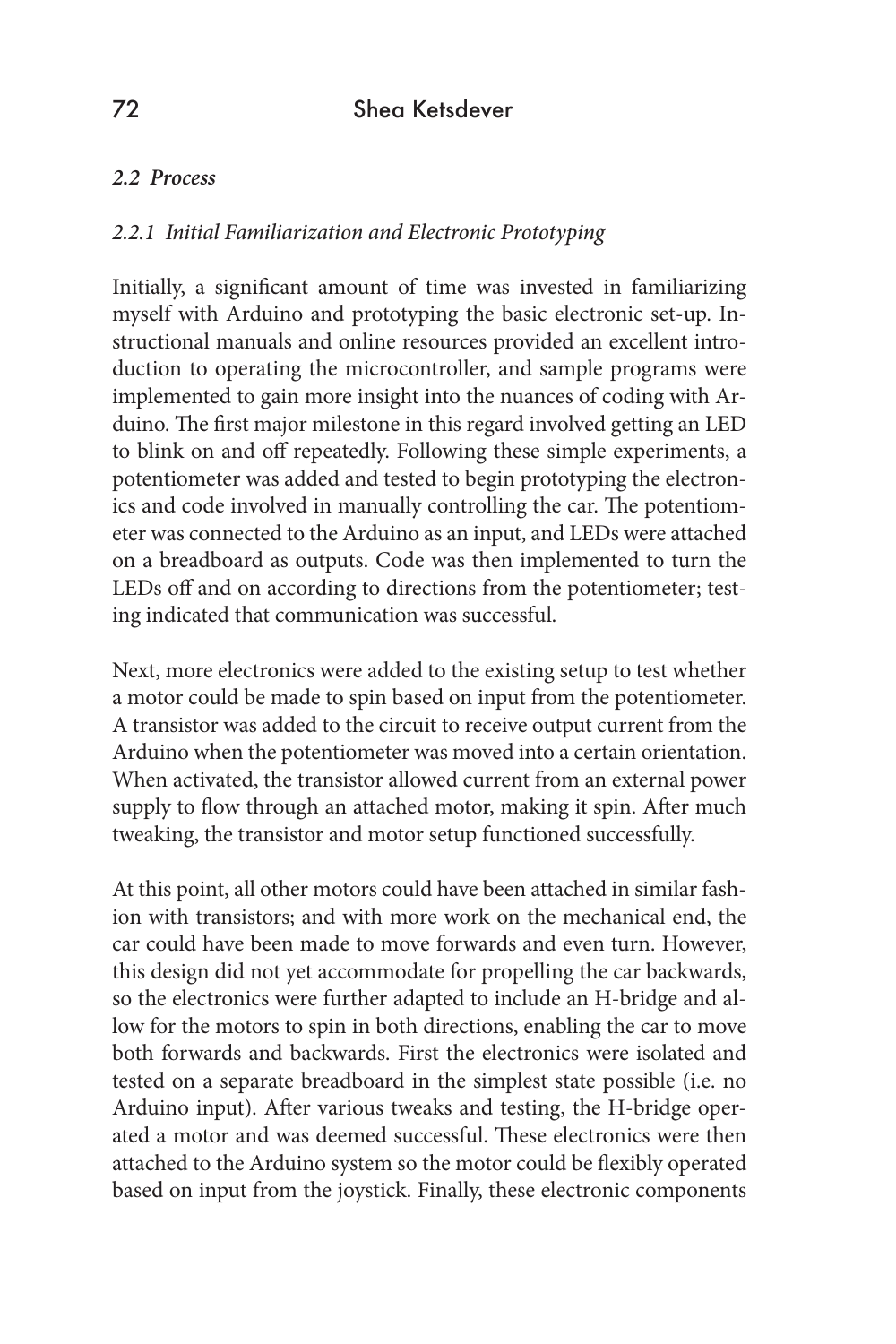were soldered to a protoboard, minimizing their overall size and allowing them to be integrated more compactly into the overall design of the car. After testing and desoldering some loose connections, the board was deemed reliable enough to add to the car.

#### *2.2.2 Mechanical Construction*

Next, the focus shifted to constructing the physical car using components from the DAGU car kit. Four motors were attached inside the frame, and each was outfitted with one wheel. The electronics were then mounted on top of the frame using tape, and some small wood scraps from the laser cutter were used to construct a small mount so the wires would not interfere with the wheels. For testing purposes, a small wood block was acquired and placed underneath the frame of the car to elevate the vehicle off the ground while allowing the wheels to spin freely so that more intricate adjustments could be made.

#### *2.2.3 First Prototype: Wires*

With the vehicle functioning, electronics could be finalized, attached, and tested in conjunction with the car. A second H-bridge was added along with the appropriate circuitry so the remaining two motors could also be controlled. 9V batteries were also substituted for the power supplies to eliminate the need for external power and make it possible for the electronics on board to be self-contained.

Longer wires were attached from the joystick to the Arduino on board so the car could be manipulated from a distance away. This made it possible to place the car on the ground and drive it long enough to test steering capabilities. Testing revealed that the car achieved a relatively high velocity and was very responsive to commands from the joystick. While presenting the progress on this project at the check-in meetings conducted at the beginning of each month, a concern was raised about using all four motors to drive the car. It was suggested that this might be counter-productive because if the motors behaved slightly differently, they would act against one another. In light of this, a small wooden axle was constructed that connected the two rear wheels through a ball bearing to prototype two-wheel drive. However, issues did not seem to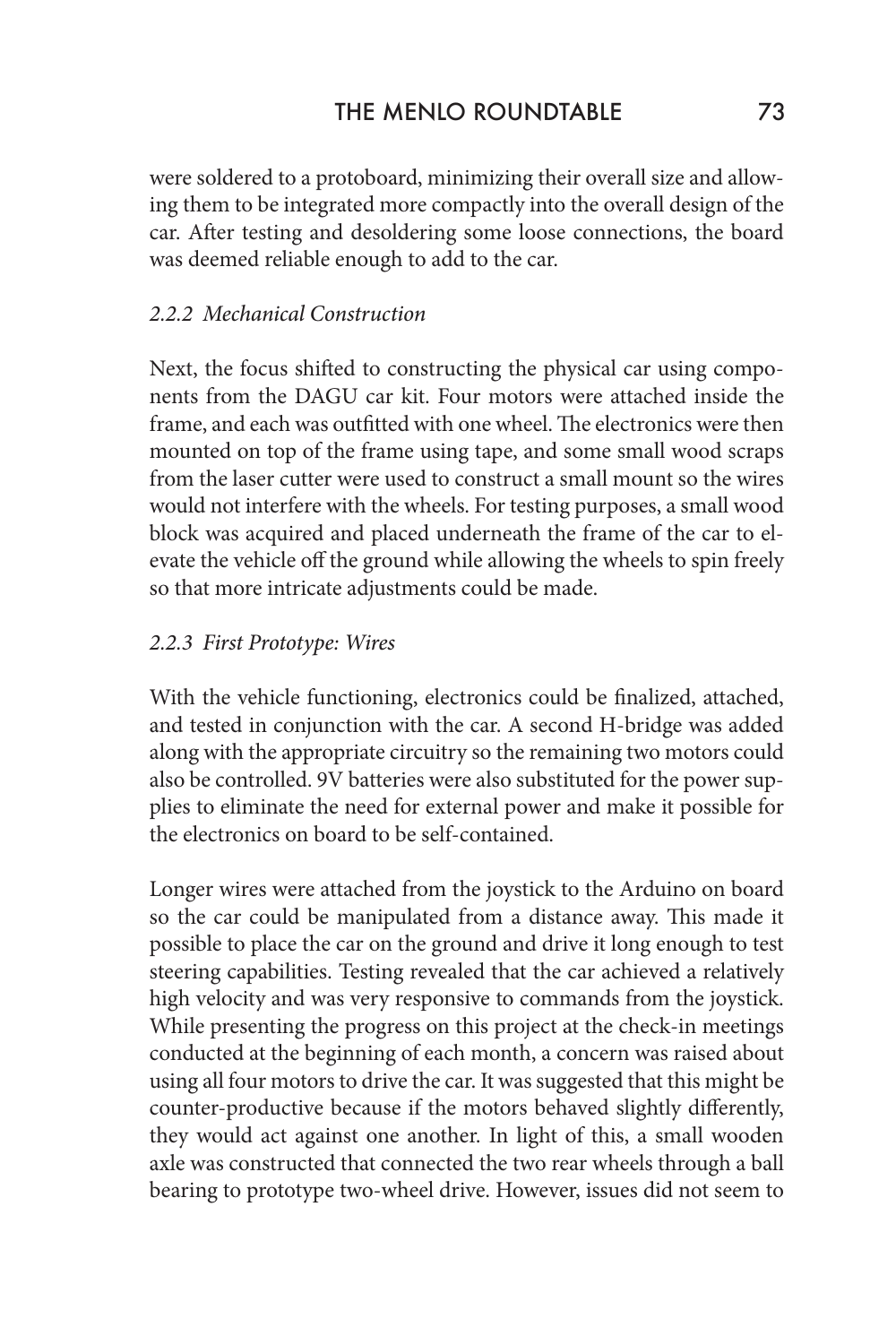arise during initial testing of the four-wheel drive method, so the twowheel method was abandoned.

#### *2.2.4 Second Prototype: Serial*

Although the first prototype was perfectly functional, excessive wiring made the product inelegant, so serial communication was explored and implemented to improve the design. Serial communication required both software and electronic adjustments. Electronically, a second Arduino was added and the joystick attached to create a controlling module. The initial Arduino was repurposed as the receiving module and all components remained intact after the joystick was removed. Serial communication was then facilitated between the controlling and receiving Arduinos by connecting the grounds and the RX and TX pins on the two microcontrollers (RX1 to TX2, RX2 to TX1).

In terms of software, the initial code was split into receiving and controlling code. The controller code interpreted joystick commands, while the receiving code dictated commands to the H-bridges. A small amount of encryption was also implemented to send the data between the controlling and receiving Arduinos.

#### *2.2.5 Final Product: XBee*

The XBee radio modules were configured using XCTU, a software program that allows the user to manipulate the values for various features on the XBee. It also provides a console command line feature to facilitate communication with the radios. After installing FTDI drivers so the XBee could be recognized by the computer, the baud rates and addresses were appropriately configured so the XBees could communicate with one another.

Next, the XBees were placed on the Arduinos and connected via the Arduino serial ports. The code was altered slightly to accommodate for XBee replacing the built-in serial function, and a few other tweaks were made to improve efficiency.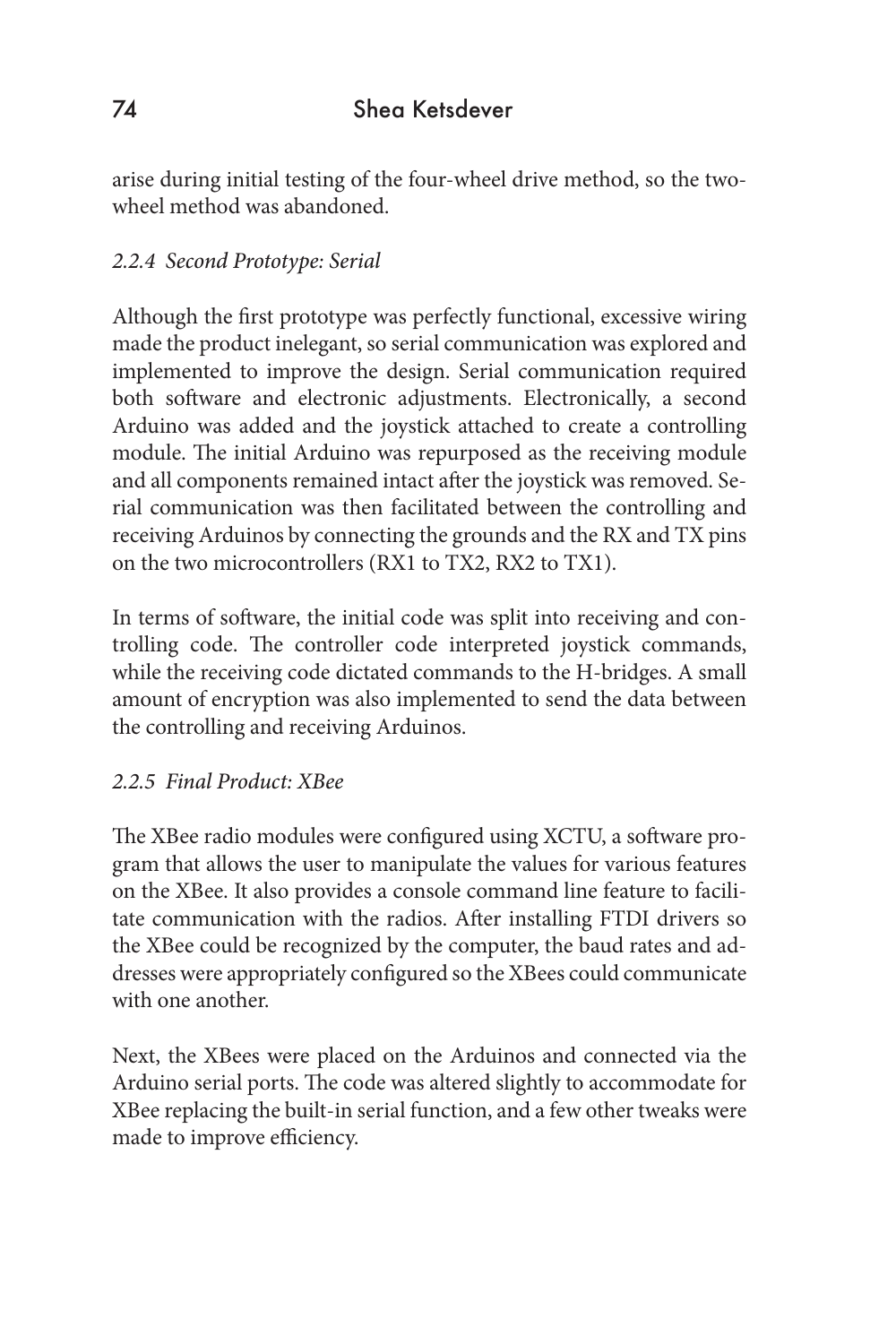In addition, during the final step of implementing XBee, the original electronics began malfunctioning, probably due to some loose connections on the protoboard. Debugging attempts did not solve the issue, so electronics were transferred to a breadboard for the final design.

#### *2.3 History*

Nikola Tesla is widely acknowledged for his innovation in the field of radio communication. In 1891, he developed the Tesla coil, a device that enabled wireless transmission of electricity. Large amounts of current are pumped through a capacitor in a primary circuit, which creates a magnetic field that collapses quickly and generates electricity in a surrounding secondary circuit, and sparks are emitted as the voltage rapidly passes through the air between the two coils. Finally, enough charge builds up in the capacitor in the secondary circuit and is released in a huge burst of electric current. Unlike conventional transformers, the Tesla coils are much looser and have a large air gap, enabling them to function at much higher voltages. Ideally, a phenomenon known as resonance is achieved where the timing of energy transfer between the primary and secondary coil is optimized to maximize the energy passed to the secondary coil.

The Tesla coil paved the way for future advancements; when tuned to the same frequency as an incoming radio wave, the resonance of the coil allowed it to magnify the electrical energy of the signal. Through this method, powerful radio signals could be wirelessly received and transmitted through the coil. Tesla used this principle to create the first radio controlled device, a remotely operated boat that he introduced at the Electrical Exhibition of 1898 in New York City's Madison Square Garden. The heavy, four-foot-long steel boat was powered by batteries on board, and switches connected to its propeller and rudder could be activated wirelessly to maneuver the vessel. Most importantly, it had a radio antenna on board that could receive exactly one radio frequency. Tesla created a specialized radio-activated switch, or "coherer," to manage radio communication: a canister containing metal oxide powder that would orient itself in the direction of a magnetic field and become conductive in its presence. When activated, the coherer would advance the position of an adjoined disk that instructed the switches on board to change state and successfully maneuver the boat.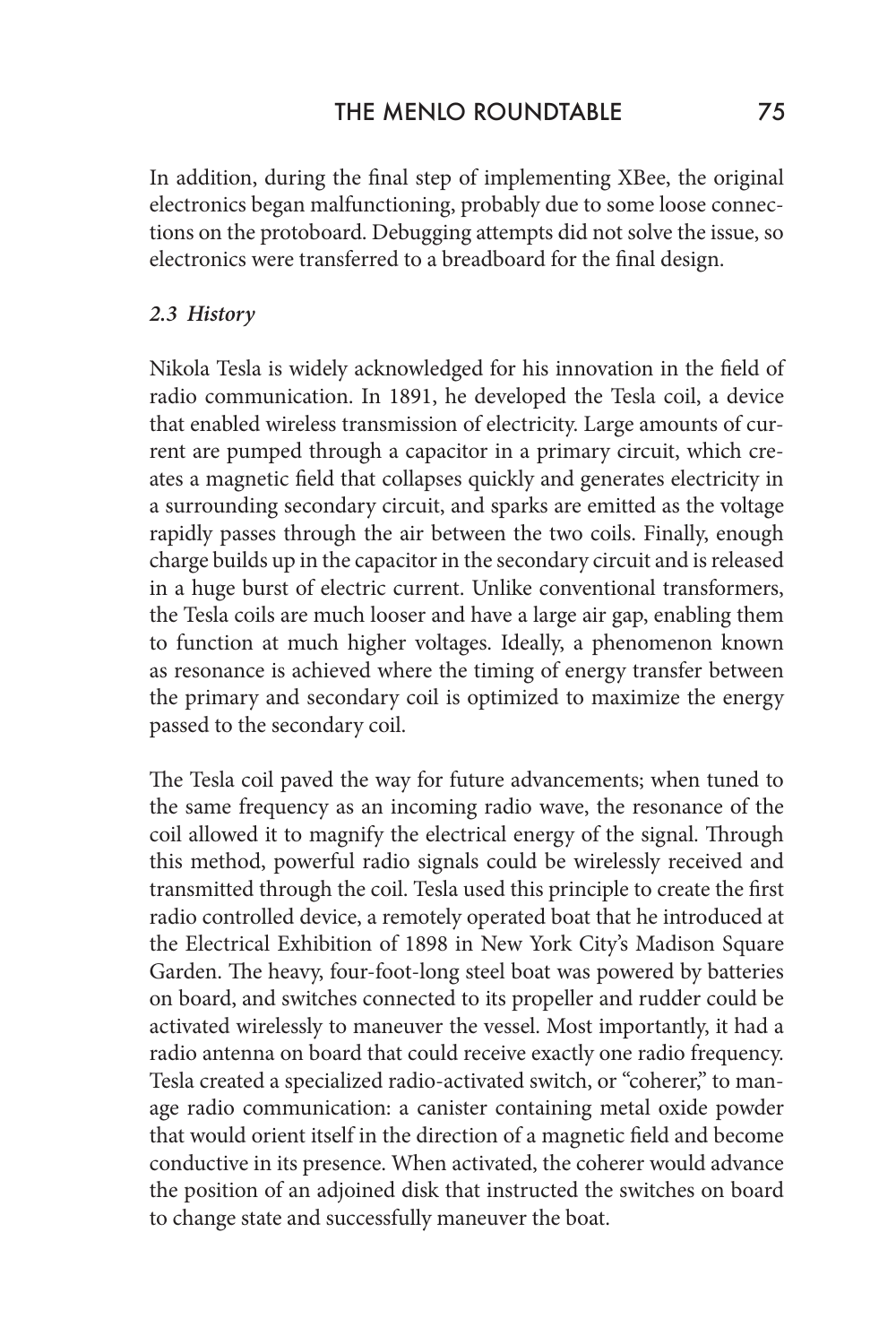

**Figure 1:** *A model of the "Teleautomaton," Tesla's radio controlled boat.*

Initially, Tesla's technology was not as widely adopted as he expected. Early pioneers included Leonardo Torres-Quevado, a Spanish engineer who used wireless telegraphers to successfully control an enginepowered boat in the early 1900s, and Archibald Low, who implemented radio control in an airplane in 1917. The popularity of radio increased dramatically during the First and Second World Wars when aircraft drones, radio-operated tanks, and guided missiles became instrumental to military operations. The popularization of transistors in the 1960s allowed for significant reductions in the size of electronic equipment and made radio-controlled devices more commercially accessible. Prior to transistors, relays and reed switches were used as toggle switches to control devices; but transistor-based receivers replaced this earlier approach because they took up significantly less space, sometimes reducing the size of electronic components by as much as half. Furthermore, transistors lowered current requirements at low voltages, replacing the need for high voltage batteries that had imposed many limitations. In the 1970s, multi-channel systems introduced further sophistication by making the movements of devices proportional to the movements of control sticks.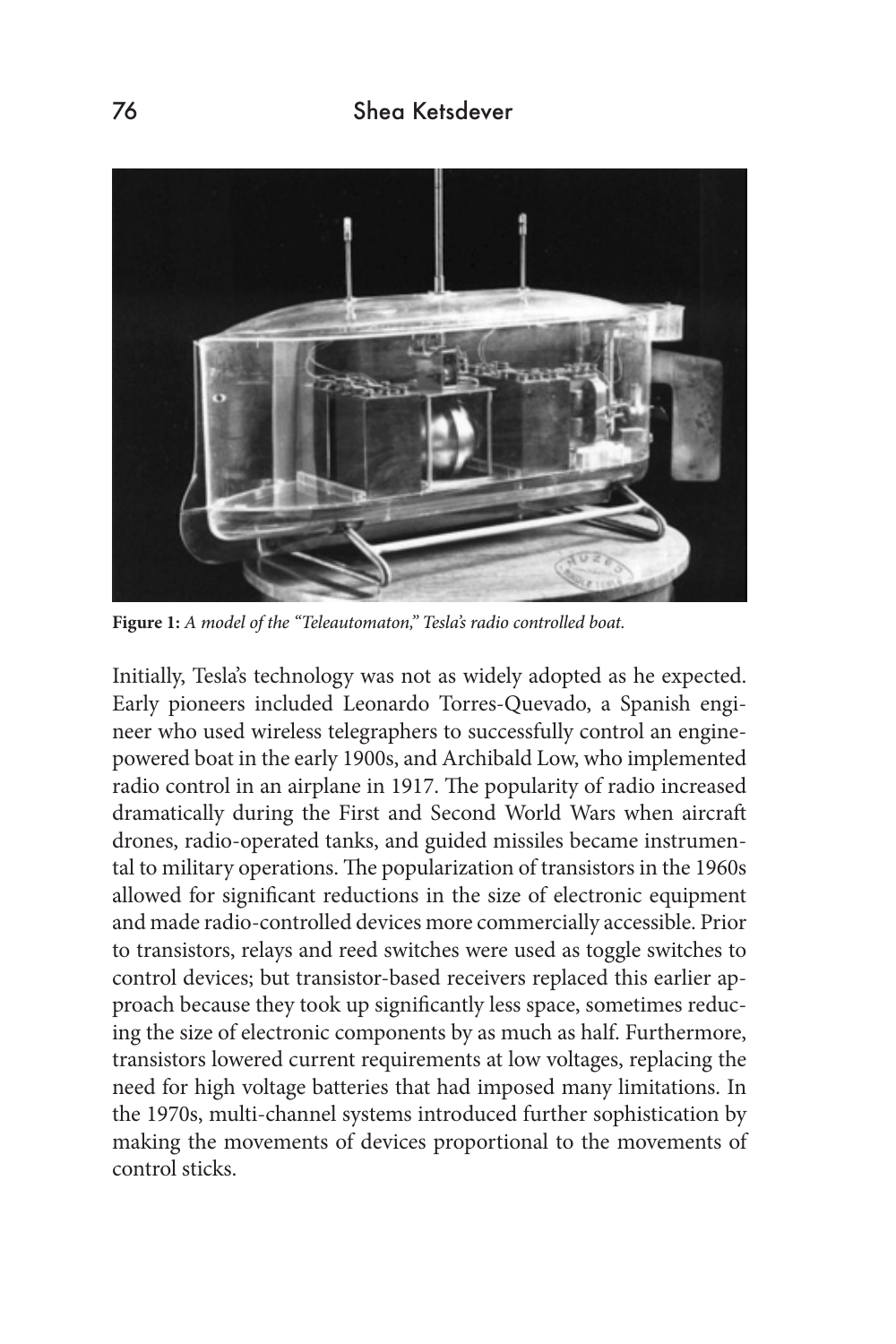Recently, one big improvement has been the introduction of spread spectrum technology. The crystal radio receivers that were previously in use had several limitations; namely, they required that the receiver and transmitter have matching crystals, and they only used one frequency. This presented issues if two systems were operating on the same frequency, because the signals would interfere with one another and inhibit both systems from communicating appropriately. Spread spectrum technology, however, increases the bandwidth of a particular signal and thus significantly reduces interference (while also eliminating the need for matching sets of crystals).

Advances in battery technology have also motivated improvements in the radio industry. Rechargeable NiCd batteries predominated in the early stages of radio-operated devices, and while they were relatively durable, their weight presented significant restrictions. For this reason, lighter NiMh batteries were soon introduced and became especially useful in powering planes and other aircraft that had been weighed down by previous versions. Later on, the introduction of LiPo batteries marked another revolution in battery technology. While more delicate and hazardous than earlier models, LiPo batteries had both more voltage and more amperage per cell than their predecessors, making them ideal power sources for many devices.

The wide applications of radio make the topic and this project especially interesting: gaining an understanding of remote communication could be useful in many fields. Military technology, commercial toys, and wireless communication are just a few options. Gaining more expertise on radio will no doubt be useful in many future endeavors.

#### **3 Design**

#### *3.1 Mechanical*

The mechanical design of the RC car is intentionally simplistic, to allow for more focus on electronics and to reduce potential for error. For this reason, the car is built using parts from the DAGU electronic multi chassis-4WD (DG012-ATV) kit: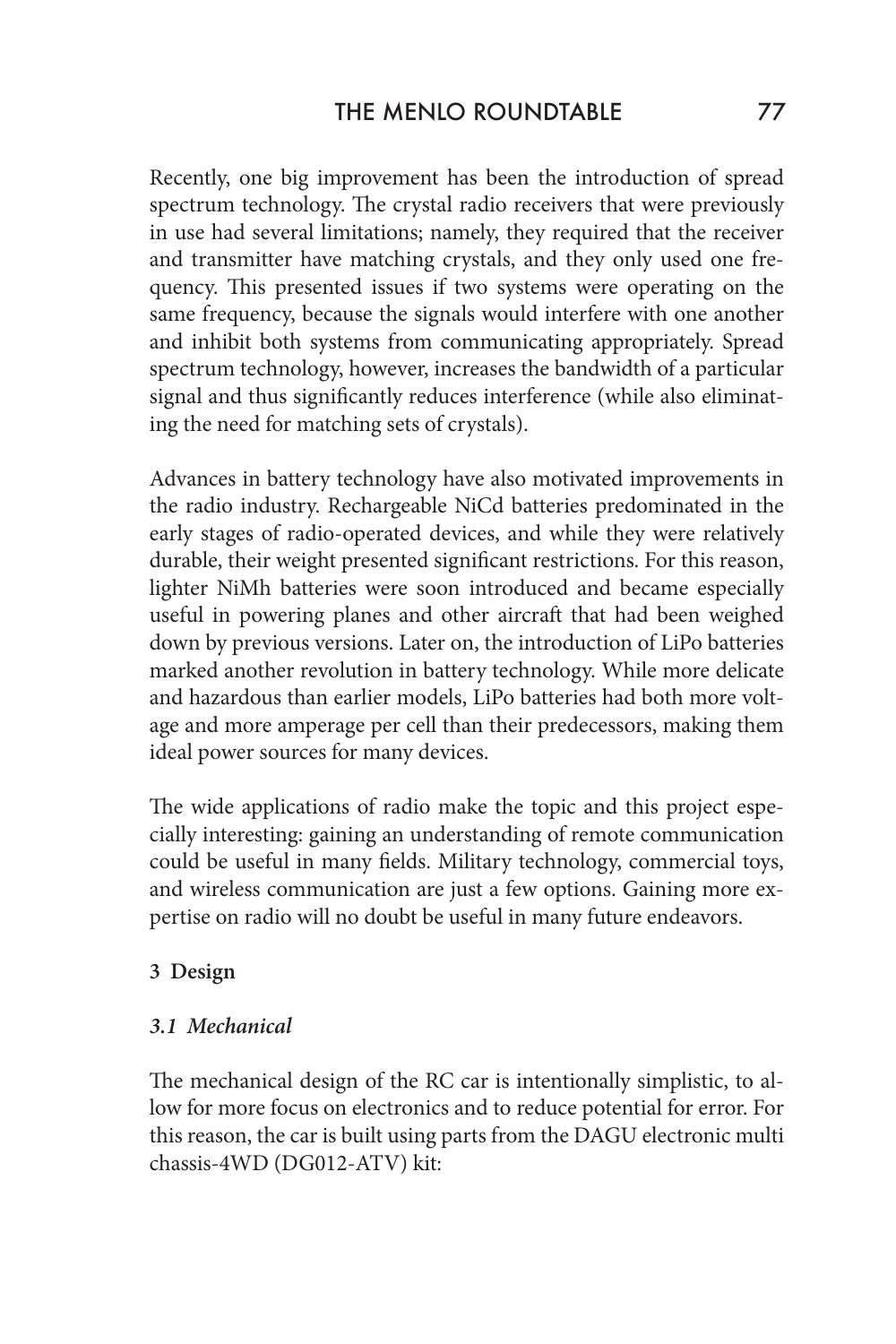

**Figure 2:** *Image of the DAGU car. Battery containers and wiring are not included in the design for this project.* 

More specifically, four 48:1 DC motors are attached to four 78 mm high-profile rubber wheels and placed inside a 2.5 mm thick aluminum frame. The following CAD drawings provide a more detailed visual of the car and components (all dimensions in mm):



**Figure 3:** *Slant view of car.*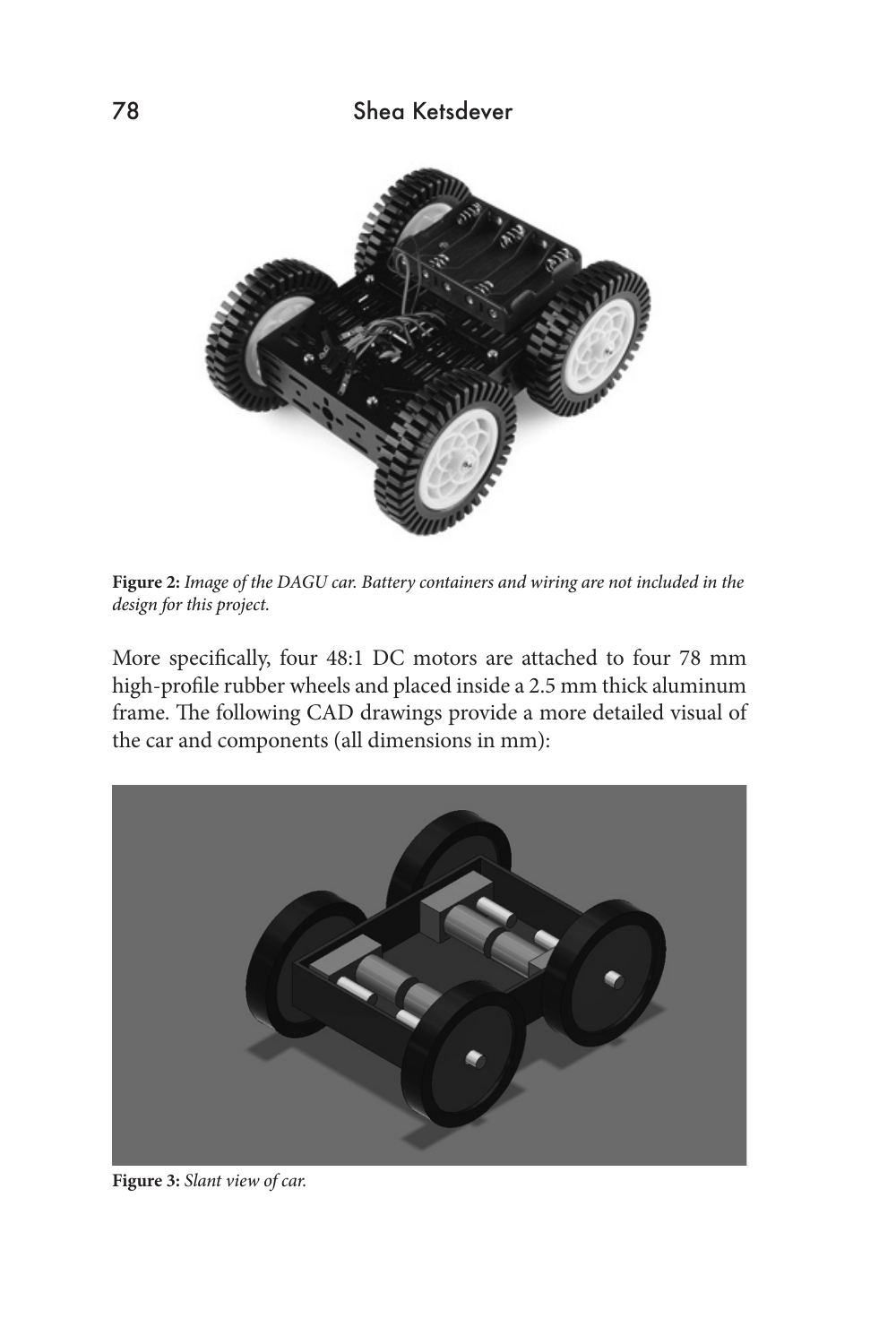

**Figure 4:** *Top view of car.*

Electronic components including a breadboard, Arduino, and an Xbee receiver and corresponding breakout board are stored on the car, along with three 9V batteries to power the motors and Arduino. Two batteries are used to power the four motors, with one battery corresponding to each H-bridge (which in turn controls two motors); the remaining battery powers the receiving Arduino and XBee module. These components are situated on top of the frame of the car and secured with tape.

#### *3.2 Electrical and Software*

Communication with the car is facilitated by the Arduino microcontroller and software. A potentiometer (joystick), attached as an analog input, sends the voltages corresponding to its horizontal and vertical orientation to the controlling Arduino. These values are compared to high and low cut-off thresholds to determine whether the joystick is displaced from its initial position to the extent that warrants action.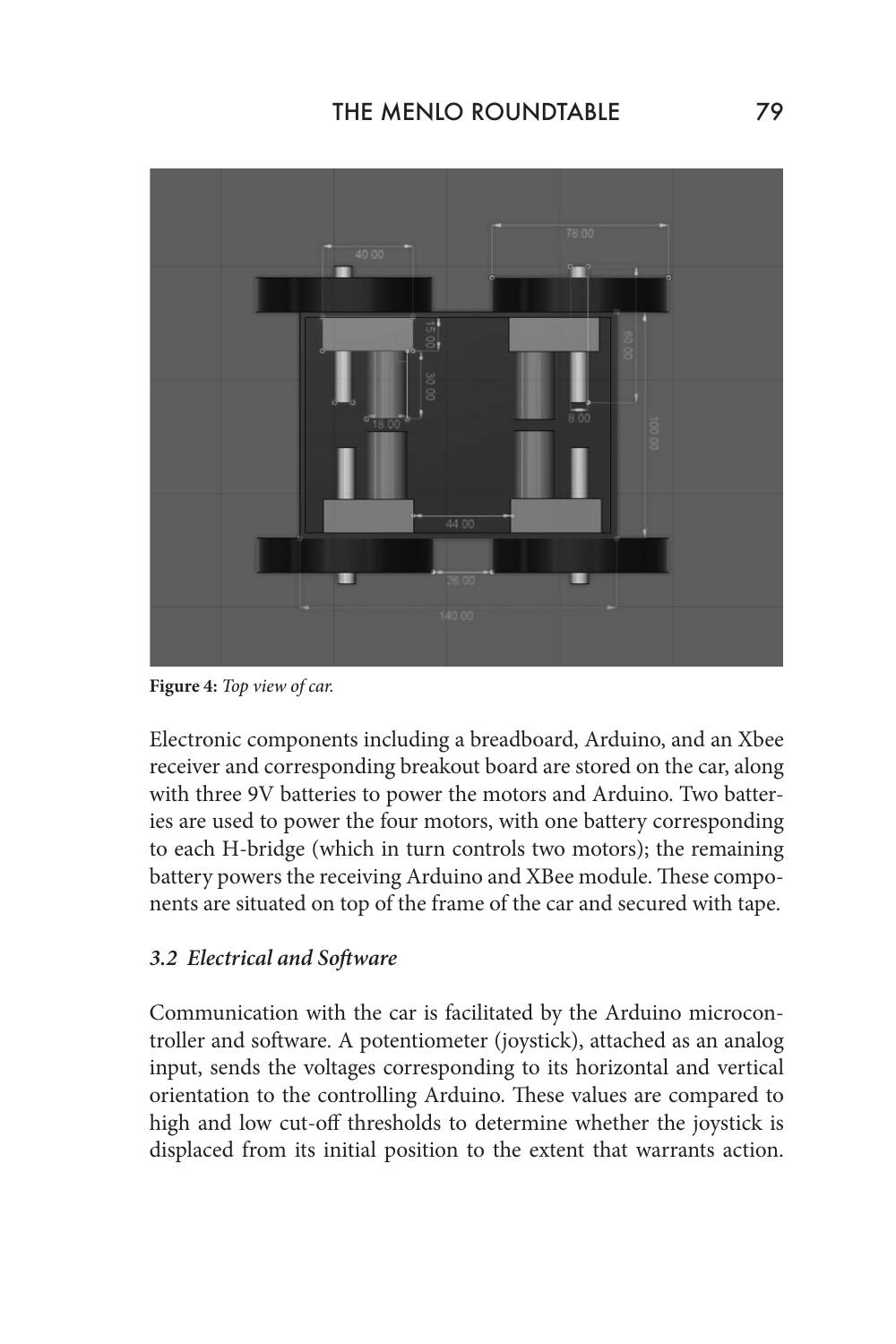#### 80 Shea Ketsdever

More specifically, testing revealed that the Arduino reads in potentiometer voltage values from 0-1023; the horizontal and vertical values are both approximately 500 when at rest. To account for variation in these voltage values and ensure that small accidental movements of the joystick were not interpreted as instructions for the car to move, cut-off values of 200 above and below this equilibrium position were selected. The Arduino therefore responds to voltages above 700 and below 300 and disregards values in the intermediate range as noise. These voltage inputs from the potentiometer correspond to nine specific actions; however, only seven are executable. Moving directly to the right or to the left is unattainable because it is not possible for the car to move completely perpendicular to its current trajectory. So if the joystick is maneuvered directly to the right or left, the Arduino defaults to moving forward-right or backward-right:

| <b>Vertical voltage</b> | <b>Horizontal voltage</b> | Action              |
|-------------------------|---------------------------|---------------------|
| Between 300 and 700     | Between 300 and 700       | No action           |
| < 300                   | Between 300 and 700       | Move backward       |
| > 700                   | Between 300 and 700       | Move forward        |
| < 300                   | < 300                     | Move backward-left  |
| > 300                   | > 700                     | Move backward-right |
| > 700                   | < 300                     | Move forward-left   |
| > 700                   | > 700                     | Move forward-right  |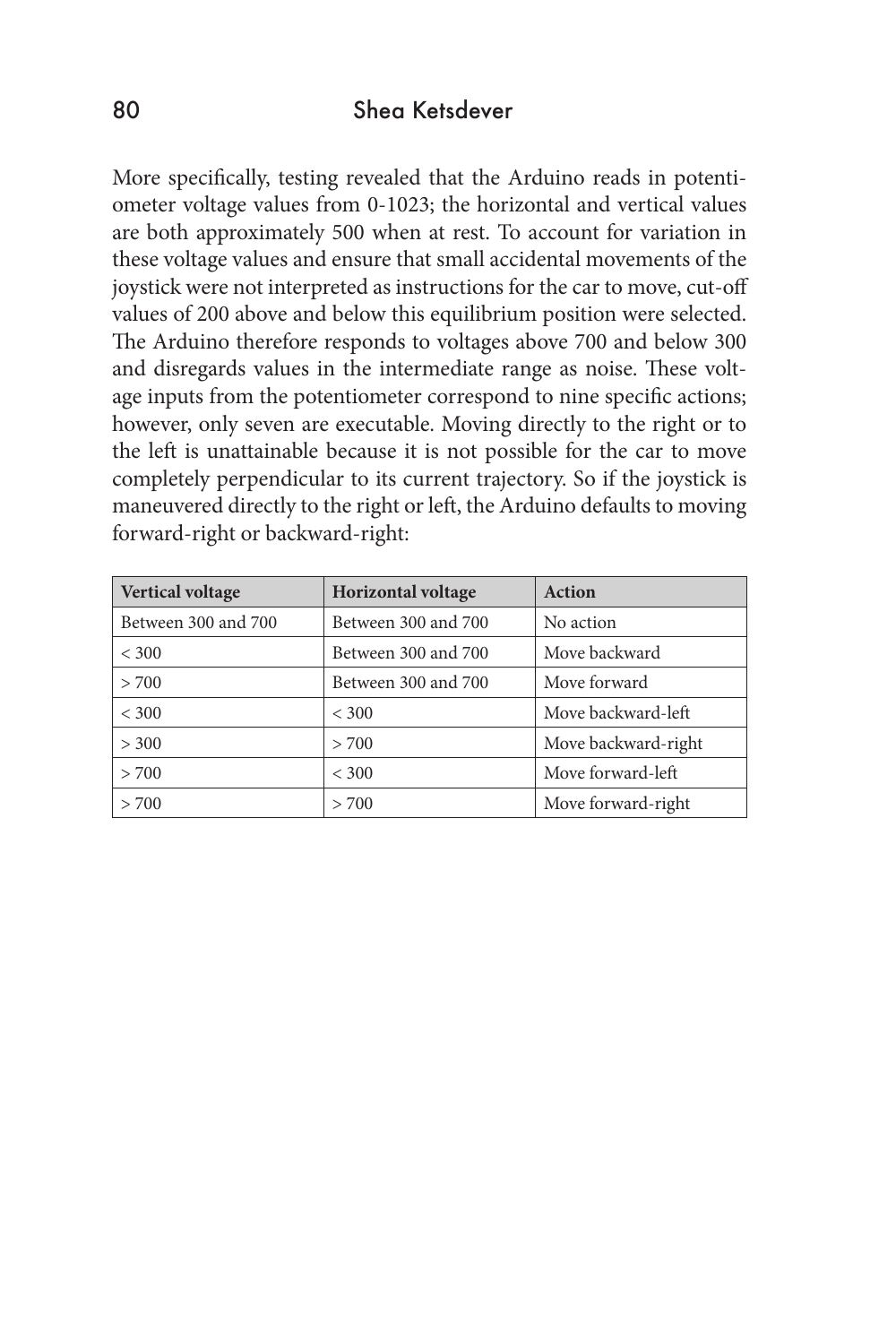This logic table is translated into a series of "if" statements in the Arduino code that determines which action, if any, should be performed based on the current input from the potentiometer. The controlling Arduino encodes these action commands into a series of numbers ranging from 0 to 6. Each number corresponds to one of the seven executable commands:

| <b>Encoded value</b> | <b>Action</b>  |
|----------------------|----------------|
| $\Omega$             | No movement    |
|                      | Forward        |
| $\mathcal{D}$        | Forward-left   |
| 3                    | Forward-right  |
| 4                    | Backward       |
| 5                    | Backward-left  |
| 6                    | Backward-right |

These numbers are then sent remotely from the controlling Arduino to the receiving Arduino by way of XBee. Each XBee uses serial communication to connect to its respective Arduino, and wireless radio communication to transmit and receive data with its partner. Essentially, data travels serially from the controlling Arduino through its XBee module, then wirelessly to the other XBee module, and finally serially to the receiving Arduino (see section 4.5, "Serial communication and XBee" for specific details). The receiving Arduino then reads in this data and decodes the numbers to determine which action they refer to. If an action is required, the actions of the four motors on board must combine to create the desired effect. Each motor is instructed to move forwards, backwards, or not at all: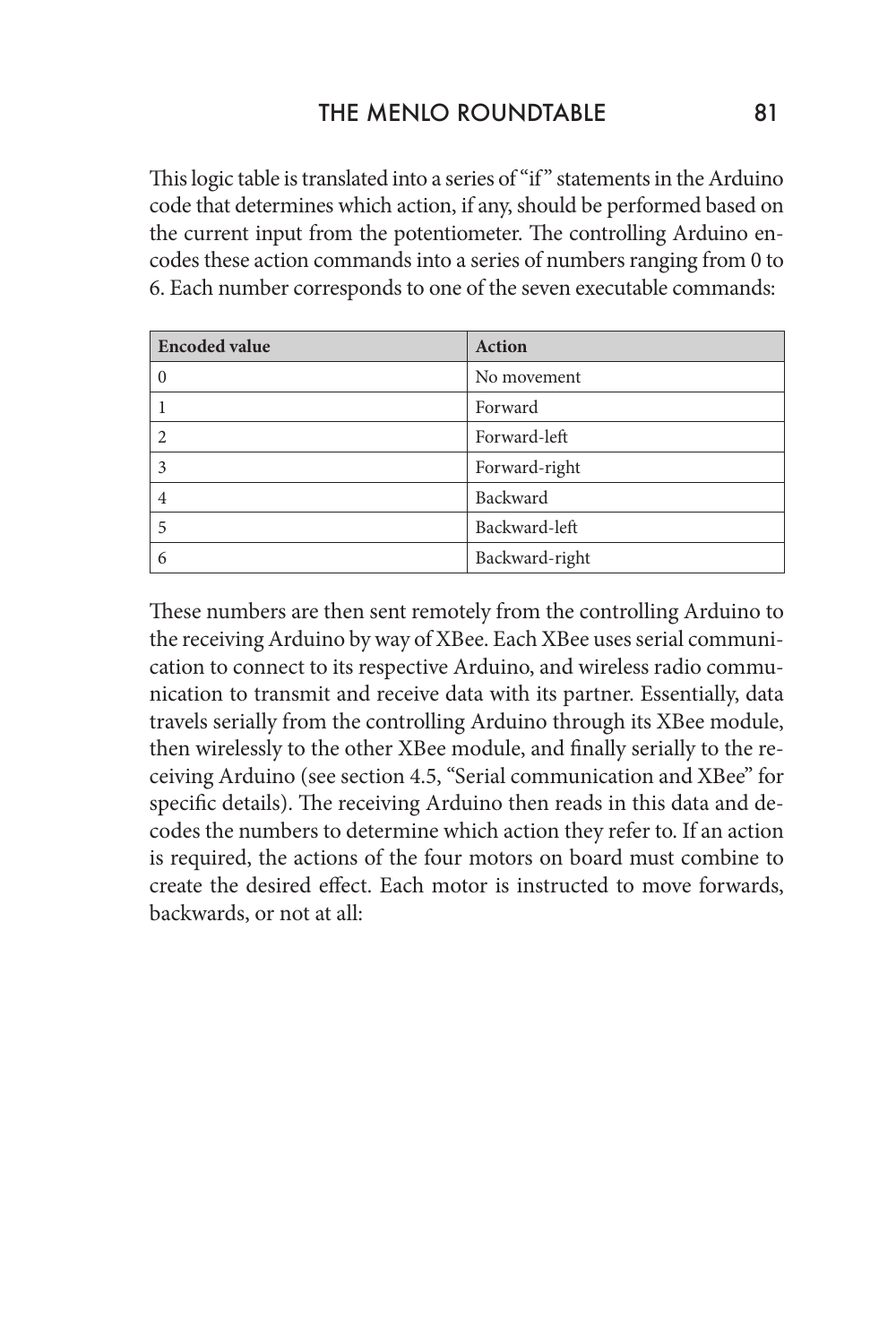| <b>Desired Action</b> | M <sub>1</sub><br>(front left) | M <sub>2</sub><br>(front right) | M <sub>3</sub><br>(back left) | M <sub>4</sub><br>(back right) |
|-----------------------|--------------------------------|---------------------------------|-------------------------------|--------------------------------|
| No action             | No action                      | No action                       | No action                     | No action                      |
| Move backward         | <b>Backward</b>                | Backward                        | Backward                      | Backward                       |
| Move forward          | Forward                        | Forward                         | Forward                       | Forward                        |
| Move backward-left    | <b>Backward</b>                | Forward                         | Backward                      | Backward                       |
| Move backward-right   | Forward                        | Backward                        | Backward                      | Backward                       |
| Move forward-left     | <b>Backward</b>                | Forward                         | Forward                       | Forward                        |
| Move forward-right    | Forward                        | Backward                        | Forward                       | Forward                        |

It should be noted that there are many possible steering techniques that can be used when maneuvering a car. In front-wheel drive, the front two tires rotate during turns while the back two tires continue going either straight forward or backward. Conversely, back-wheel drive involves the back wheels turning while the front wheels remain straight. Front-wheel drive is implemented in this project, although at this point the choice is mainly arbitrary. Testing does not suggest flaws in this strategy, but back-wheel drive is an equally valid alternative.

After translating the voltage from the potentiometer into an action and determining the corresponding instructions for each motor, the receiving Arduino sends voltage outputs to the logic pins of the two Hbridges controlling the motors (two motors per bridge). When a voltage difference is successfully created between these pins, the motor spins in the desired direction and propels the car. One of the advantages of Hbridges is that their circuitry makes it possible to rotate the motors in either direction (described in greater detail below). In this context, this means that the Arduino raises one logic pin high (outputs 5V) and one low (0V) or vice versa to make the motor spin in the opposite direction. H-bridges also utilize built-in transistors to handle higher current flow required to power the motors.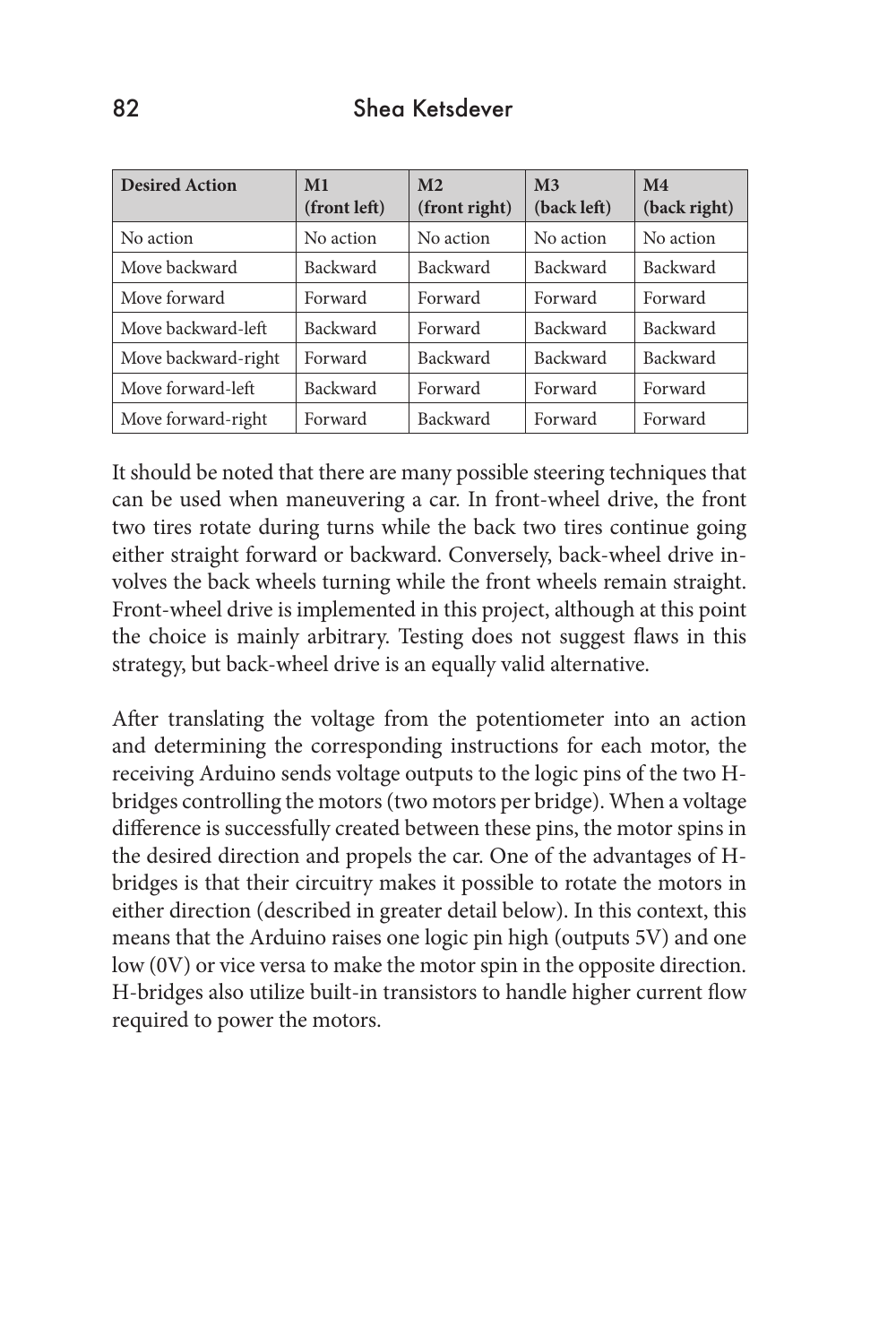

**Figure 5:** *Circuit diagram for controller with Arduino, joystick, and XBee.*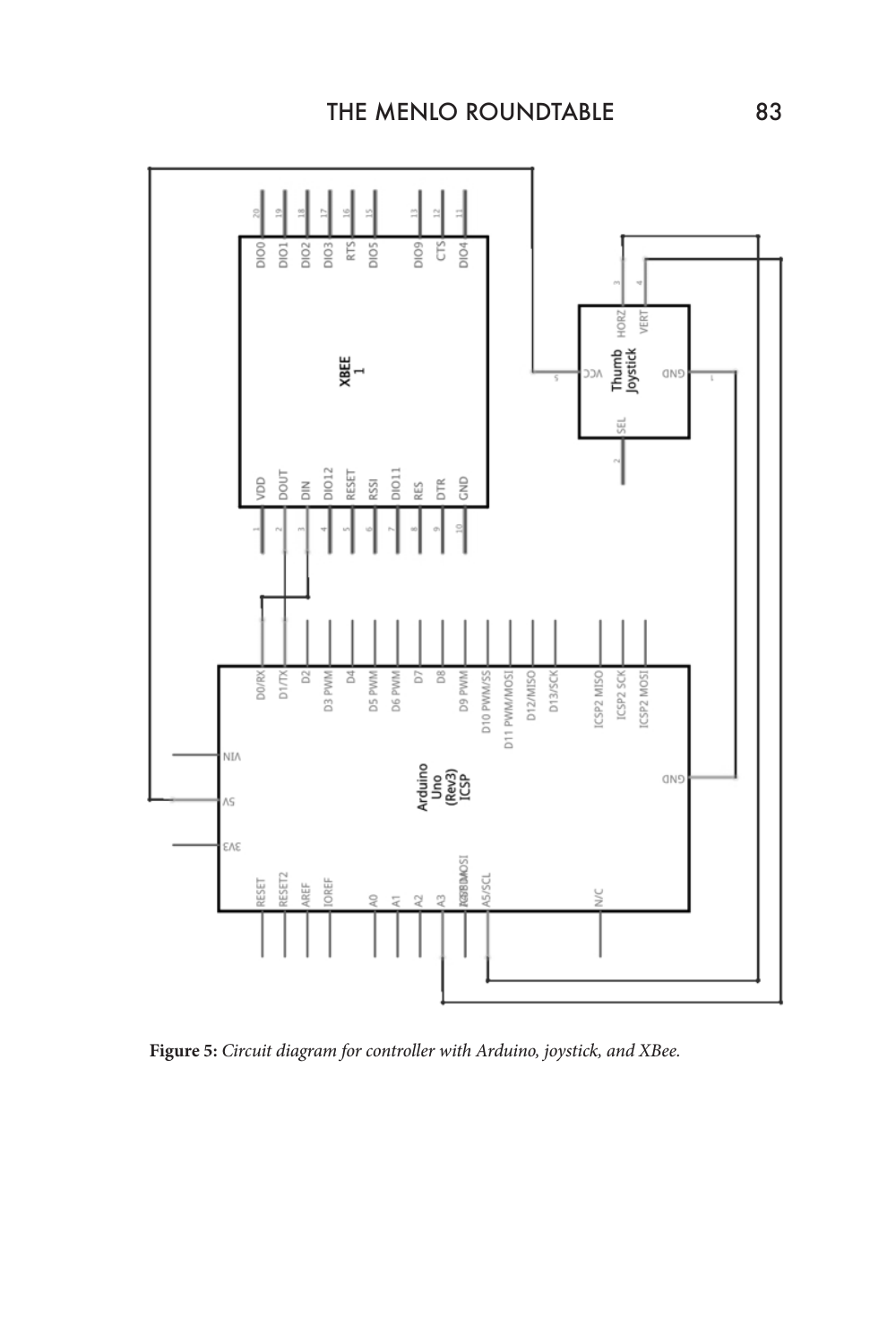

**Figure 6:** *Circuit diagram for receiver with Arduino, H-bridges, motors, batteries, and XBee.*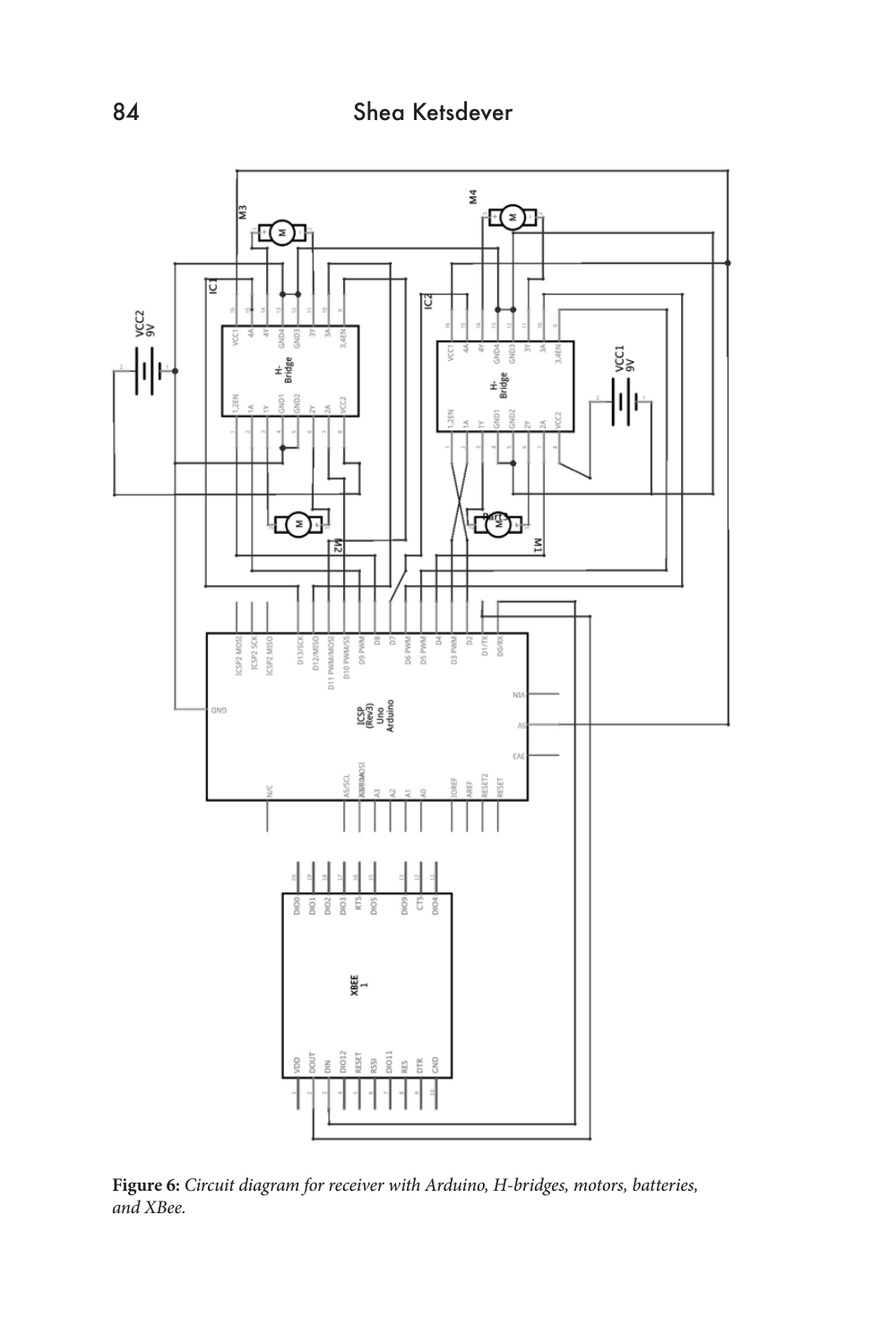#### THE MENIO ROUNDTABLE 85

#### **4 Theory**

#### *4.1 Potentiometer*

A potentiometer is a three-terminal resistor that utilizes a sliding component to create an adjustable voltage divider. Potentiometers have three terminals: two "ends" and one "wiper" in the middle. The wiper is a moveable contact that slides along a resistive element, most commonly graphite. A mechanism attached to the wiper can be manipulated externally (e.g., toggling a joystick back and forth) to move the wiper along the resistive element. The wiper is also connected to one or both of the "ends," so as it moves across the resistive element the changing voltage can be measured. The closer the wiper gets to an end, the distance between the two decreases, which decreases the path of the current and therefore the resistance.



**Figure 7:** *An image of a standard potentiometer.*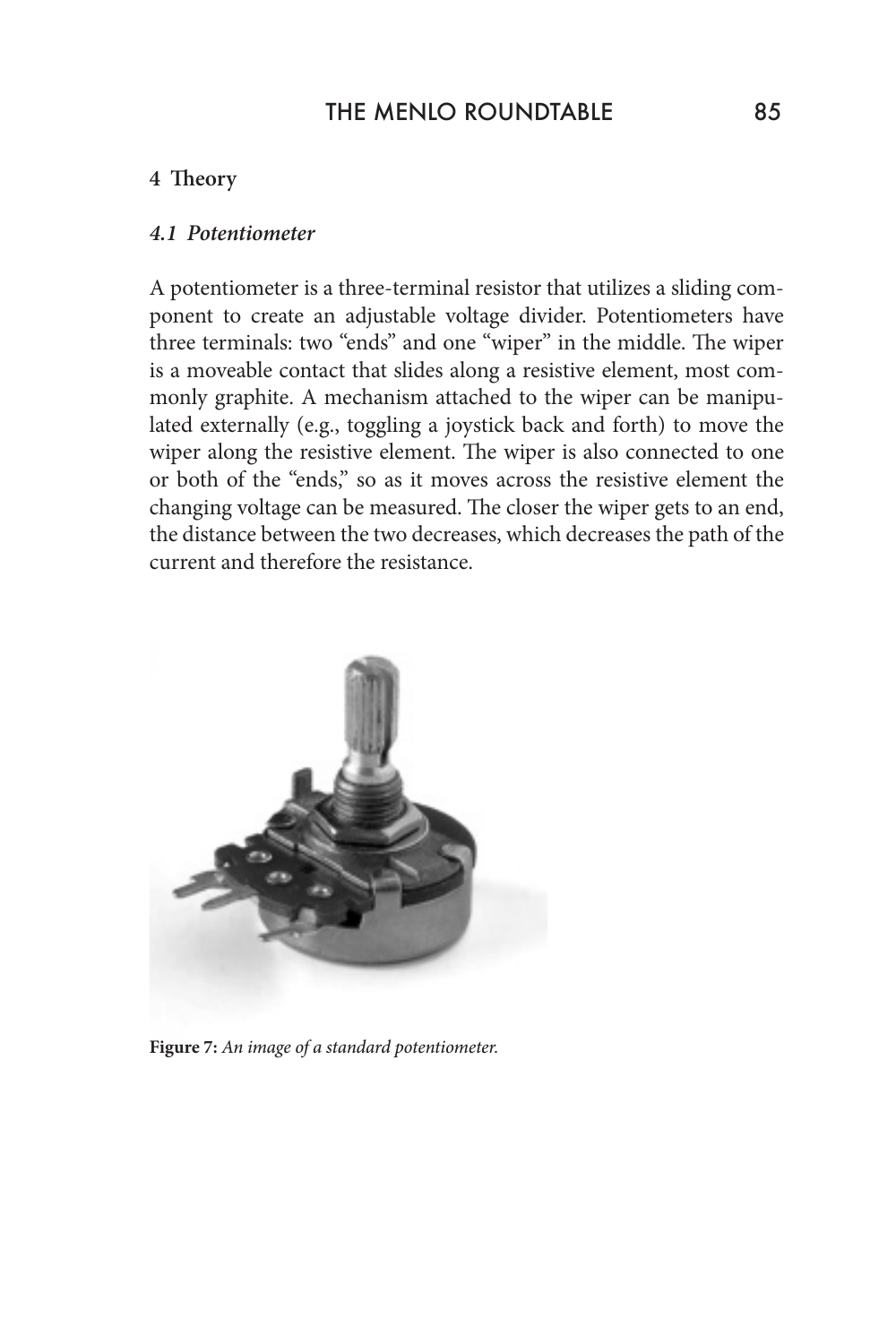In this project, potentiometers are present in the design of the Spark-Fun Thumb Joystick that enables the user to navigate the car. The joystick contains two potentiometers, one for horizontal movement and one for vertical movement:



**Figure 8:** *The SparkFun Thumb Joystick used to direct the car, with scale markings to indicate size.* 

#### *4.2 Arduino Microcontroller*

Microcontrollers are tiny computers. They contain a processor core, memory, and input/output channels that enable the device to receive, store, manipulate, and respond to data. Input is collected from the environment through temperature sensors, motion detectors, etc. that react to the environment to produce a voltage that the microcontroller can detect. This information is stored in the memory of the microcontroller, and the processor core executes various pre-determined tasks (specified in a program) to manipulate the data. In response, output signals can be sent to control various devices connected to the microcontroller.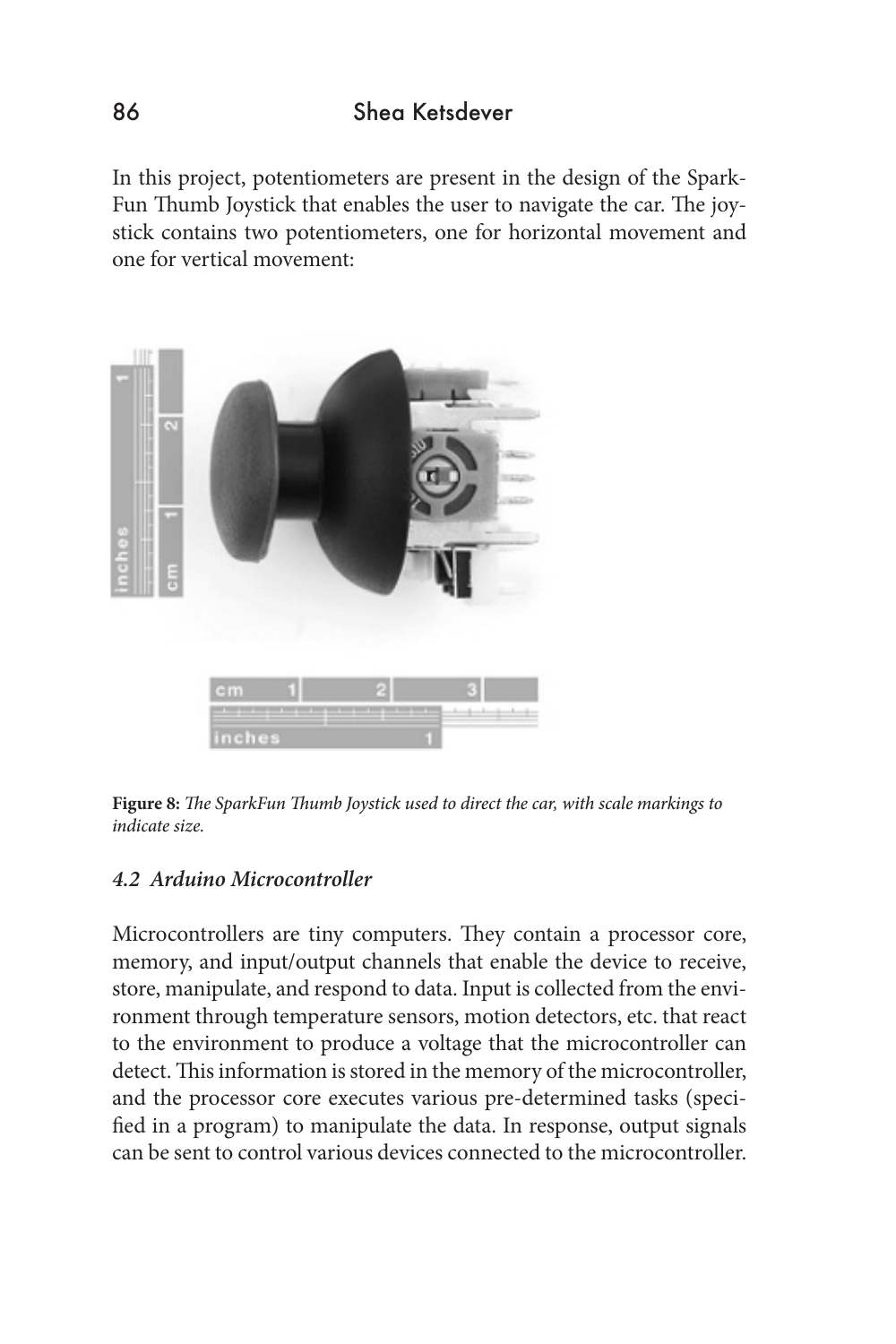The Arduino microprocessor integrates its processor core, memory, and input/output slots into a small control board. As with all avr-based Arduino boards, the Uno operates on three pools of memory: flash memory, where the program sketch is stored; SRAM (static random access memory), where the sketch stores and manipulates variables as the program runs; and EEPROM where permanent long-term memory is stored. When power is removed from the control board, SRAM is lost while EEPROM and Flash remain. Flash will only persist, however, until a new sketch is uploaded to the board in replacement. The Arduino Uno in this project utilizes a 10-bit processor chip known as the ATmega238 that has 32KB of Flash, 2KB of SPAM, and 1KB of EEPROM. Because it has relatively little SPAM memory, the Uno sometimes encounters issues storing large variables like strings and can occasionally fail in unexpected ways if it reaches its limit.

The Arduino utilizes two types of input/output (I/O) pins: analog and digital. Analog pins are used only as inputs and can be connected to sensors or other devices that produce a voltage in response to environmental factors or manipulation. Analog itself is a continuous voltage range, but computers can only operate with 0's and 1's, so the value detected by the analog pins must be converted into a numerical value that the processor can understand. Although the ATmega238 only has an 8-bit processor core, the Arduino board has a 6-channel, 10-bit analog to digital converter built in, allowing the Uno to accept 1024 analog input values in the range from 0-1023. Digital pins work similarly to analog pins, but they can be used for both input and output, and have only 1 bit. This means that they have a resolution of 21 and can only operate in two states: on or off.

The Arduino platform also has its own software, called Arduino Integrated Development Environment, or IDE, which is very similar to C++ (see section 8.3 for current code).

#### *4.3 H-Bridges*

An H-bridge is an electronic circuit comprised of switching elements that allow a voltage difference to be applied across a load in either direction.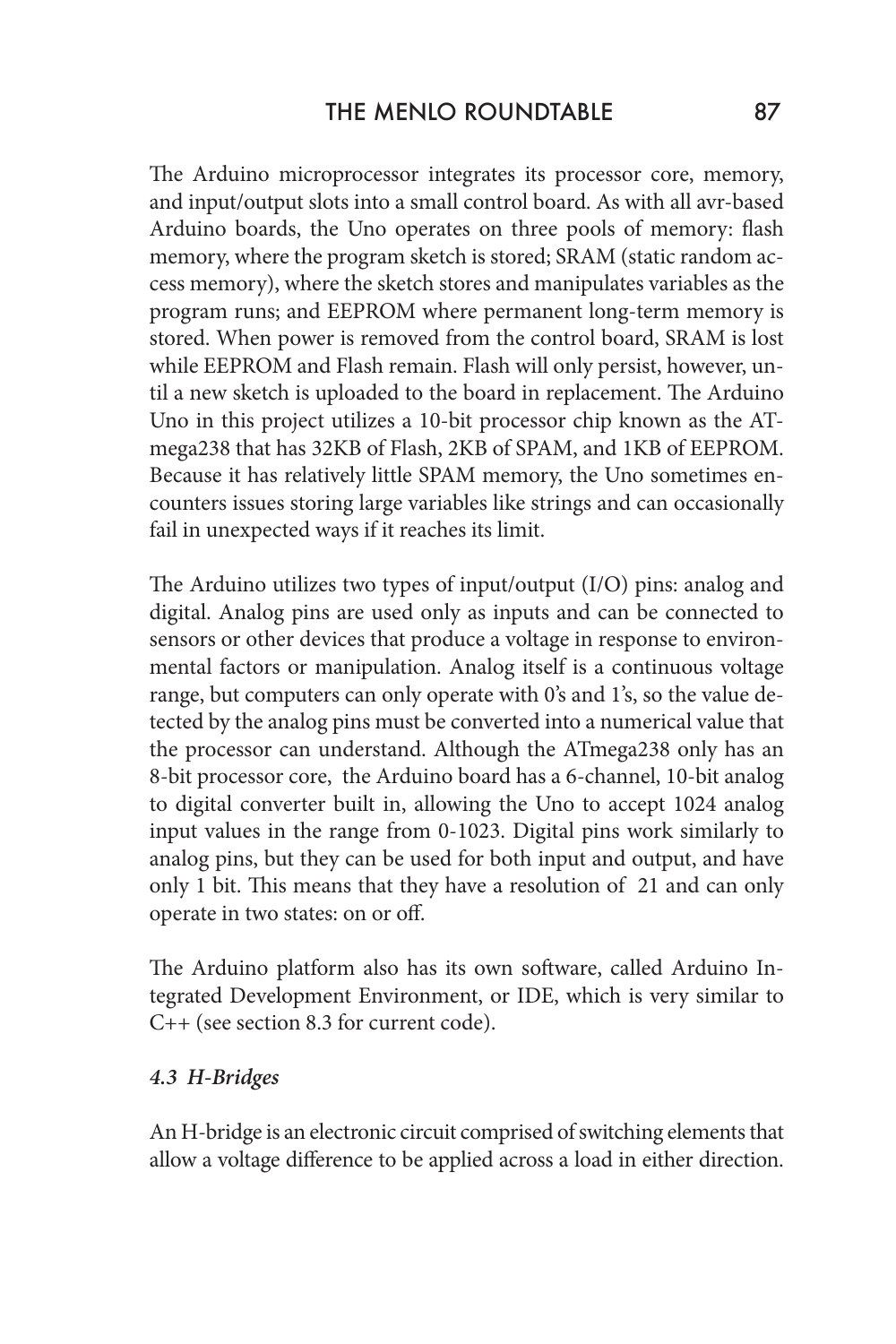#### 88 Shea Ketsdever

This load is typically a brushless DC motor, but H-bridges are also often used to power bipolar stepper motors. The circuit is relatively simple:



**Figure 9:** *Circuit diagram for an H-bridge.*

The switches can be turned on and off independently to affect the behavior of the load. To energize the load, one "pair" of switches must be on while the other is not. There are two pairs of switches in an H-bridge (in the diagram, the pairs are S1 & S4 and S2 & S3), so there are two ways in which the load can be energized. If S1 and S4 are turned on,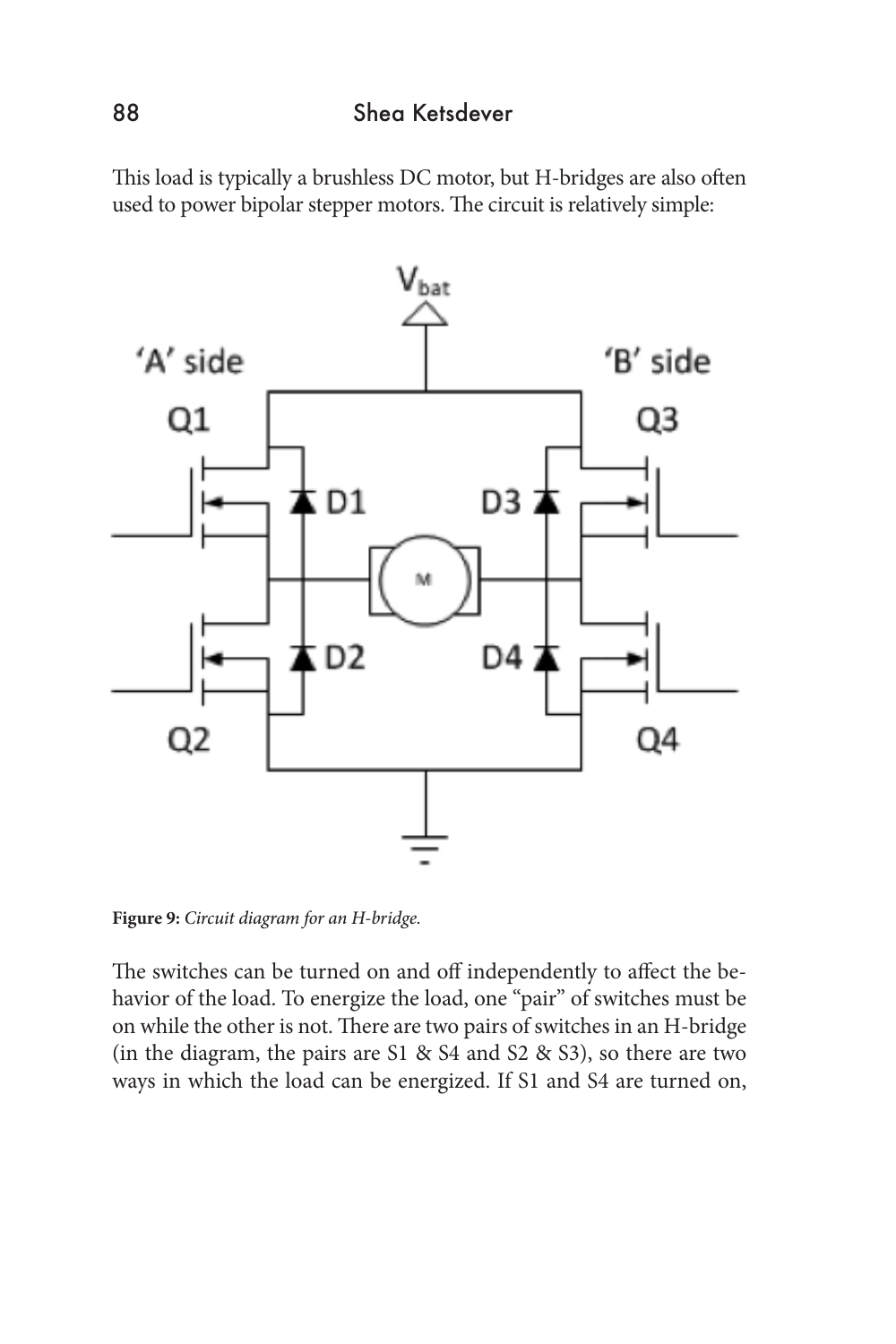the left lead on the load will be connected to power and the right will be connected to ground, creating a voltage difference across the load in one direction. When S2 and S3 are activated, the voltage difference will be created in the opposite direction, energizing the load in reverse. It is not necessary that the switches act only in pairs, although this provides the most commonly desired results of energizing the motor in one direction or another. However, the high-side (S1 and S3) and low-side (S2 and S4) switches should not be activated at the same time, otherwise the path between power and ground would have very low resistance and result in a "shoot-through." In this scenario, either a short-circuit will lead to a loss of power, or excessive amounts of current will heat up the H-bridge and most likely cause damage to the electronics. Possible permutations of switching states include:

| S <sub>1</sub> | S <sub>2</sub> | S <sub>3</sub> | <b>S4</b> | <b>Result</b>                      |
|----------------|----------------|----------------|-----------|------------------------------------|
|                | $\Omega$       | $\Omega$       |           | Voltage applied in one direction   |
|                |                |                | 0         | Voltage applied in other direction |
|                | $\Omega$       | $\theta$       |           | Free run                           |
|                | $\Omega$       |                | 0         | Stop                               |
|                |                | $\Omega$       |           | Stop                               |
|                |                |                |           | Shoot-through                      |
|                |                | 0              | 0         | Shoot-through                      |
|                | 0              |                |           | Shoot-through                      |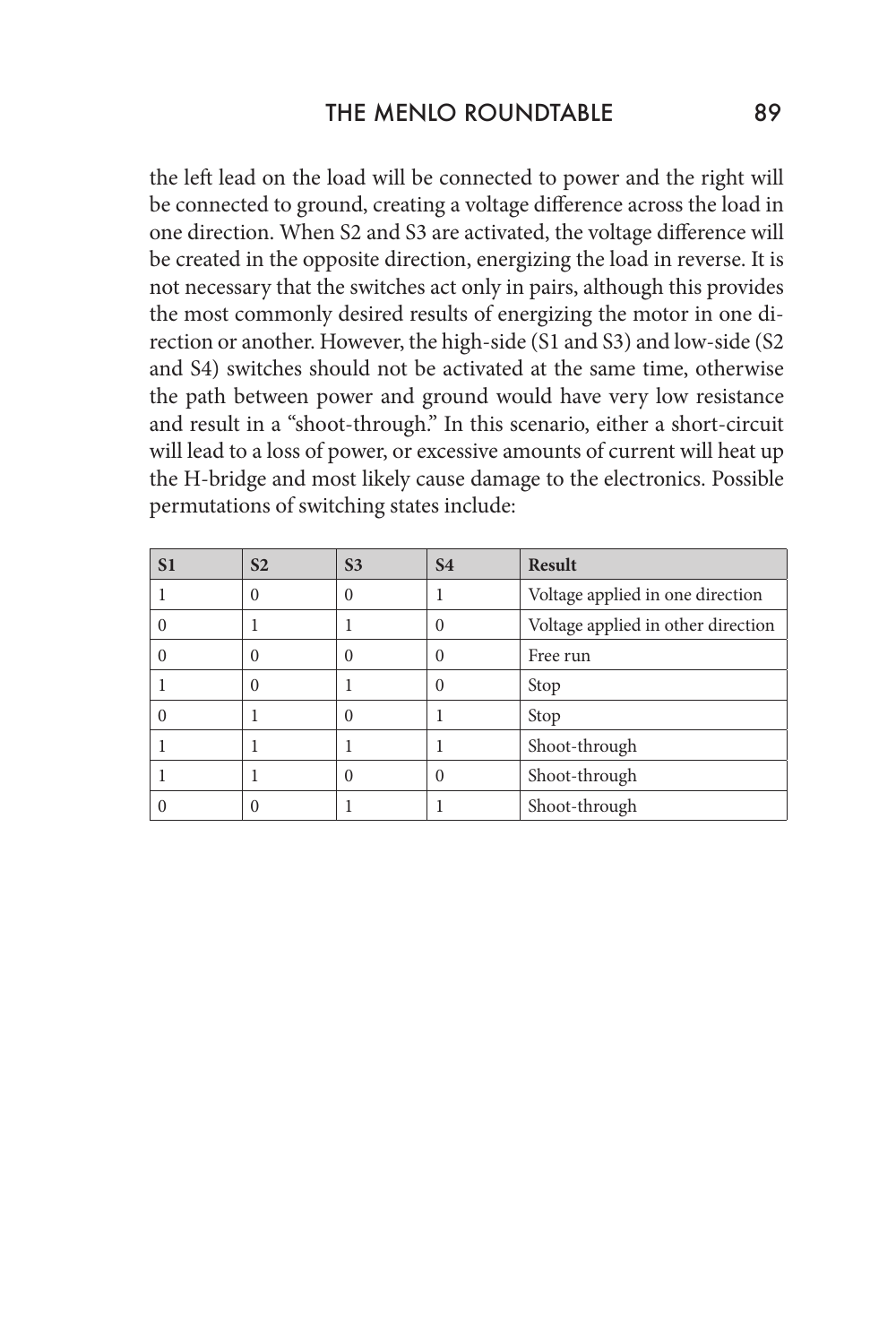A dual L238D H-bridge is used to control the motors in this project. The L238D has two bridges built in, so it can control up to two motors at once (one on each side). Controlling multiple motors with the same H-bridge is very useful because it significantly decreases the size of the electronics and simplifies the circuitry:



**Figure 10:** *A diagram from the data sheet for the L239D H-bridge used in this project. Vcc2 is the external power supply for the motor. Vcc1 is the 5V power from the Arduino. The left side controls one motor and the right side controls another. Each has an enable pin (1,2EN and 3,4EN) that must be activated for the bridge to be functional. 1A, 2A, 3A, and 4A are logic pins that take output voltages from the Arduino. Raising one high and the other low creates a voltage difference that turns the motors, which are connected to 1Y, 2Y, 3Y, and 4Y. Each motor requires two logic pins and two motor pins, consistent with the 4-switch circuitry of the H-bridge that controls it.* 

#### *4.4 DC Motors*

Electric motors turn electrical energy into mechanical energy through fundamental physical laws such as magnetism. The premise is that moving electrical charge, or current, creates a magnetic field directed perpendicular to the direction of its movement. This concept is utilized in the electromagnets of the motors, which are comprised of numerous coils of wire wound tightly together around a core. A battery or other power source is connected to a circuit containing the electromagnet, and the voltage difference across this power supply causes current to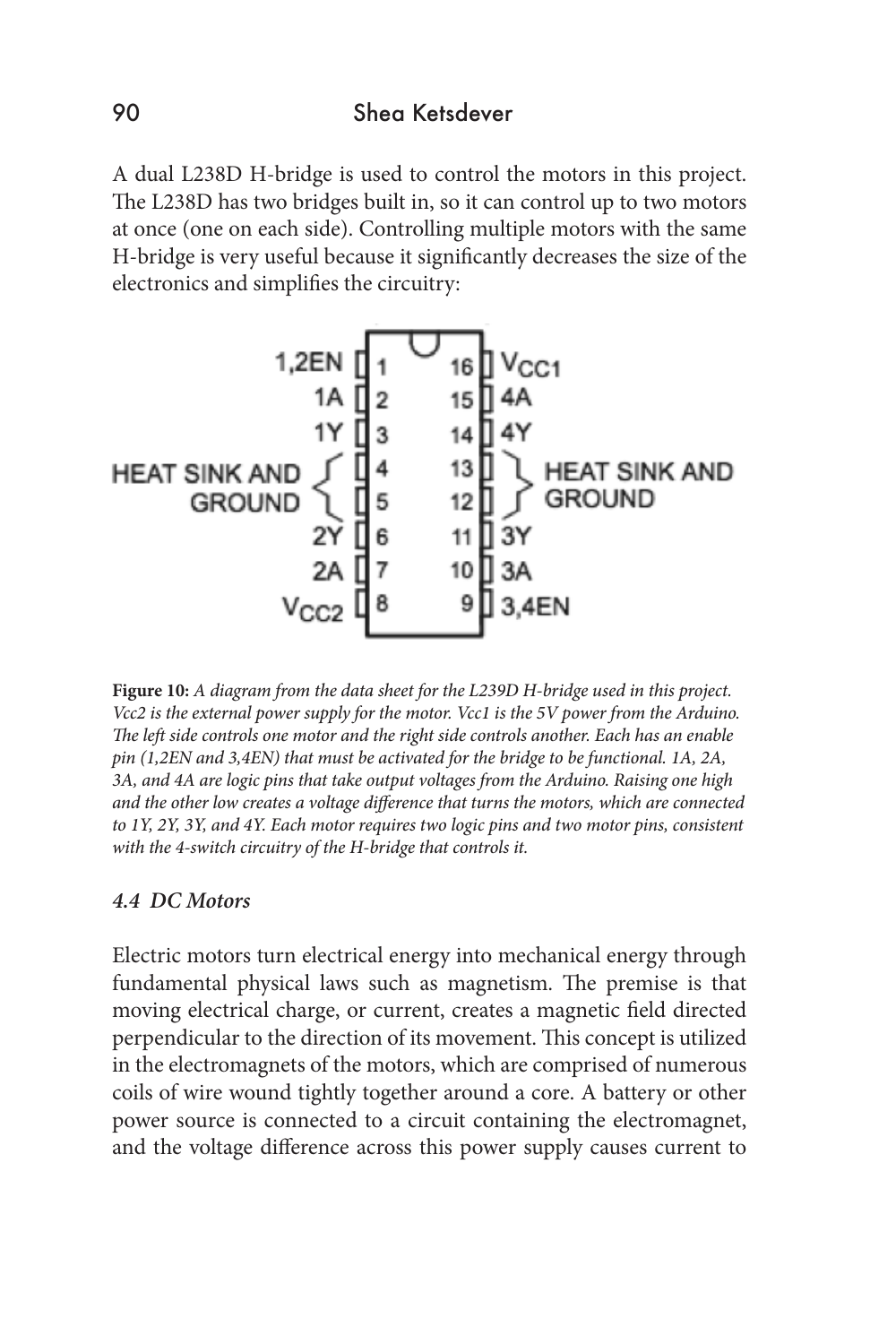flow through the circuit and the electromagnet, thus creating a relatively consistent and uniformly directed magnetic field in the coils of wire. Specifically, this project uses the mini DC GearBox DG01D dual-axis drive gears from the DAGU car kit:



**Figure 11:** *Two of the DAGU motors used in this project.* 

#### *4.5 Serial Communication and XBee*

Serial processing involves sending data sequentially one bit at a time over a communication channel. It is often used as an alternative to parallel communication, which involves sending several bits at once linked across several parallel channels. Serial communication is often preferable when sending data over a long period of time, or when it is challenging to effectively synchronize cables. This is because serial communication can often be accomplished using only one wire, which reduces the cost of cable and simplifies many designs.

The Arduino microcontroller uses serial processing to communicate between the board and external devices (computers, external modems, etc.). Arduino boards all have at least one serial port (known as UART or USART), which communicates using digital pins 0 (RX) and 1 (TX). When connected to a computer, Arduino software includes a built-in serial monitor that is useful for run-time analysis and debugging. This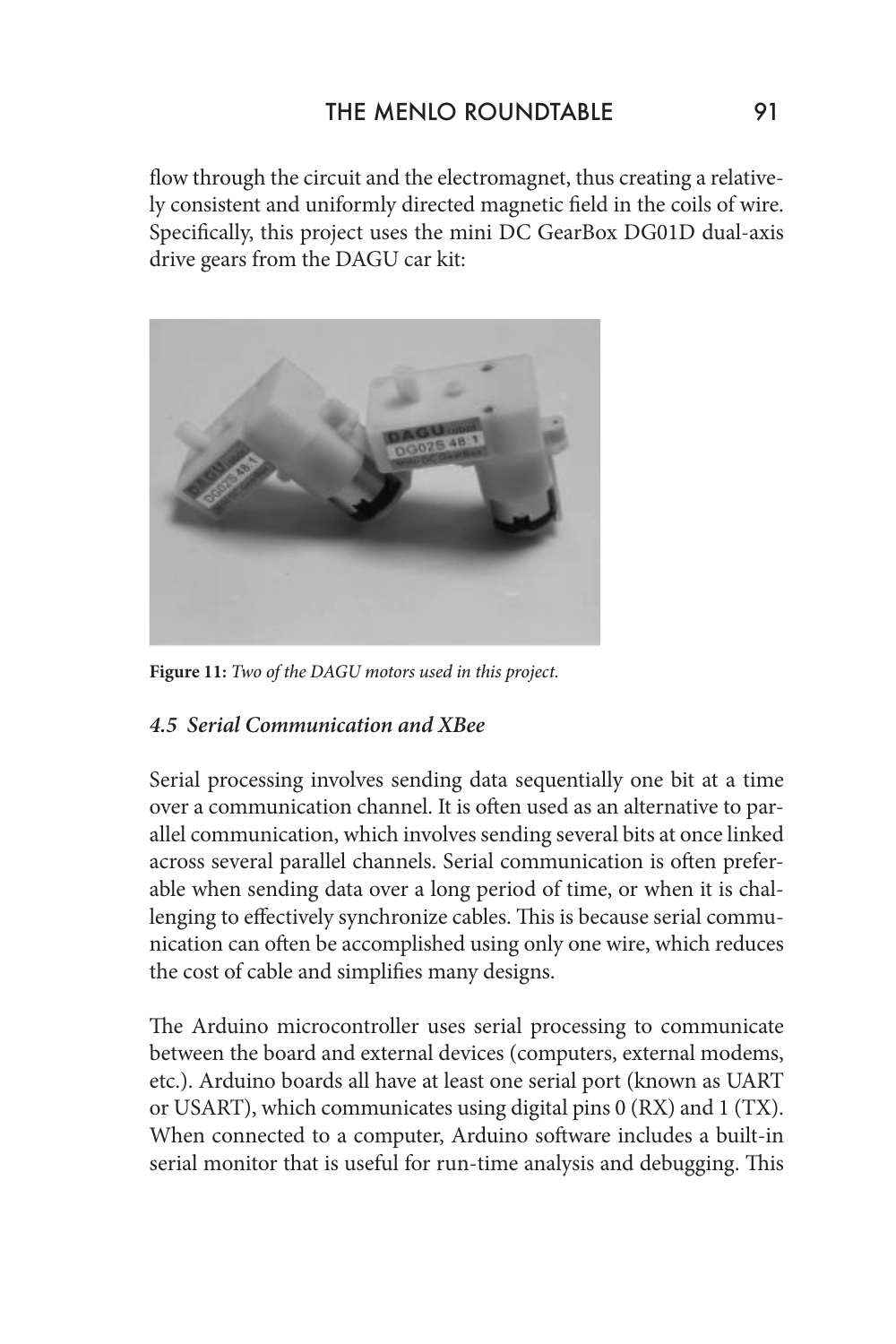serial port can also be repurposed to enable serial communication between the Arduino and any other device.

In this project, serial communication is instrumental in connecting each Arduino with its respective XBee, which is in turn responsible for wirelessly transmitting and receiving data. The most straightforward way to facilitate Arduino-XBee communication is to use a breakout board that internally connects RX and TX pins for the Arduino UART port to the corresponding pins on XBee. These pins could hypothetically be connected manually, but the breakout board has the advantage of simplifying design, and it also handles several other functions like converting from the Arduino's 5V to the 3.3V required for XBee.

After serial communication is established between Arduino and XBee, the two XBees must be configured to communicate with one another. Configuration serves two main purposes: ensuring that each XBee is individually capable of sending and receiving data, and synchronizing their settings so they are able to communicate with their intended partners. Specifically, the configuration process involves setting the baud rates and parity modes, along with many other features. This project utilizes the XCTU software program to configure XBee; XCTU is essentially a terminal program that allows the user to detect and set basic XBee settings like those mentioned above. Each XBee must be configured separately, and they can then be attached to their respective Arduinos, where they receive or transmit data wirelessly to their XBee partner and serially to their Arduino.

#### **5 Results**

The goal of this project was to gain familiarity with the software and electronics behind the operation of the car, so measurable results are not the primary focus. That said, a few metrics regarding the performance of the vehicle are included to give an idea of its functionality and explain some programming choices.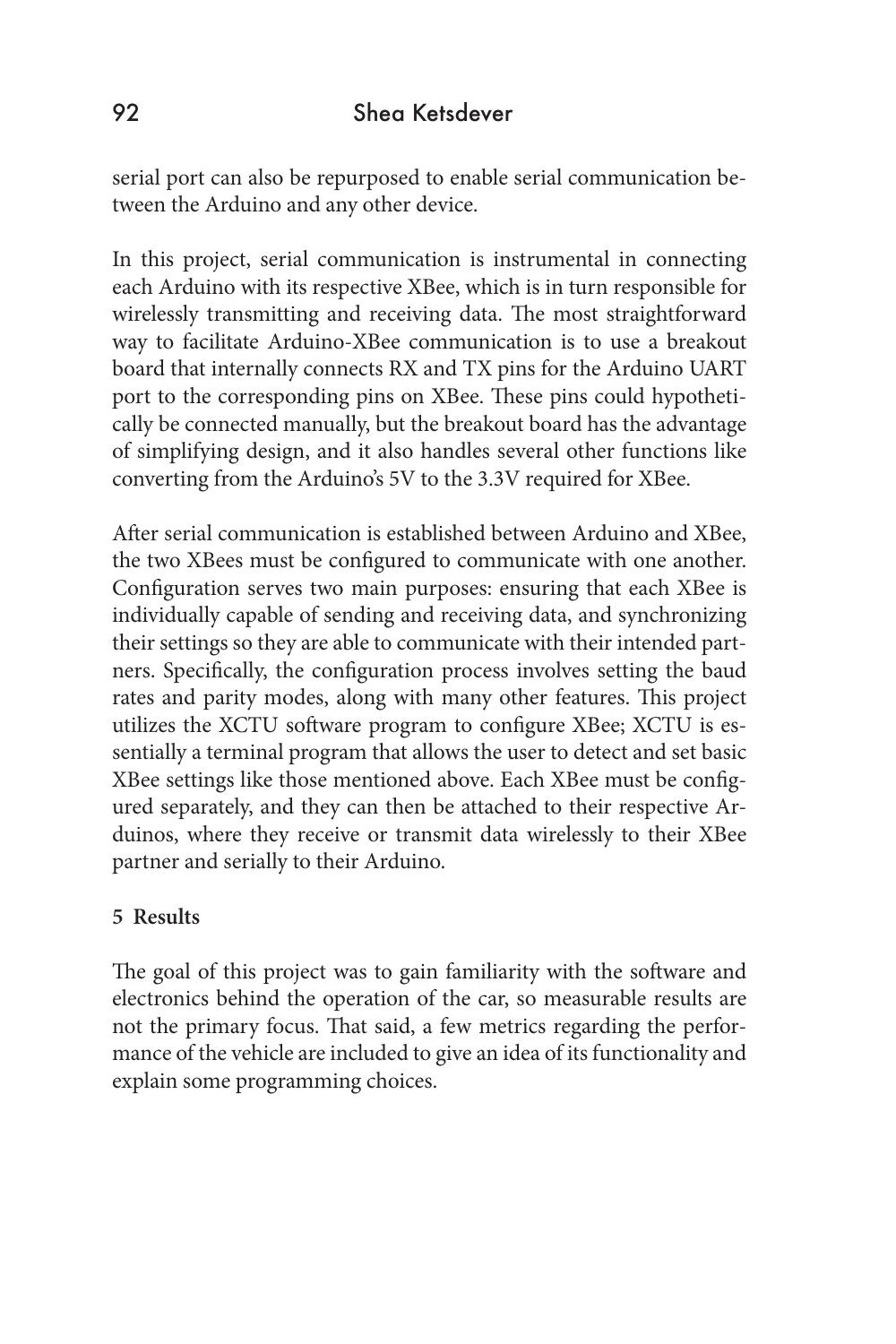In the code for the receiver, there is a "delay()" command that tells the Arduino to pause momentarily. This line is inserted to provide the motors enough time to actually begin moving in the intended direction before they are reset and cease rotating. The length of this delay was observed to affect the speed at which the car responded to the controller, as well as the velocity of the car, so measurements were taken of both response time and velocity for different delay times to examine these relationships.

To test velocity, a distance of two meters was measured out and marked with tape. The car was placed at the start line and the time it took for the car to travel the two meter distance was recorded. This data was used to calculate the velocity of the car, and the process was then repeated for each different delay time. To test response time, the joystick was manipulated into the forward position and the time it took for the motor to begin rotating was recorded (see section 8.2 for data tables).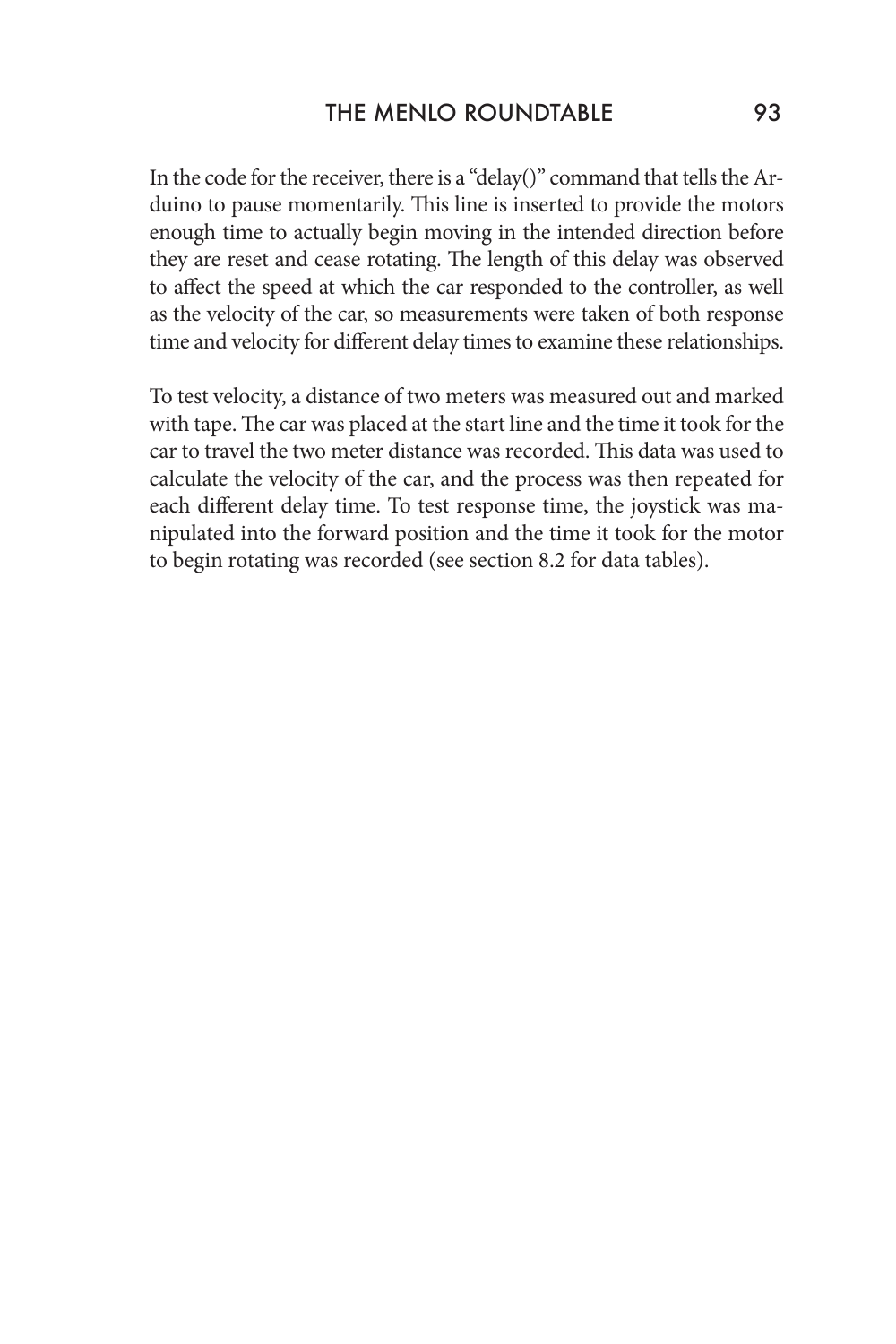

**Figure 12:** *Relationship between velocity and delay time.*

## 94 Shea Ketsdever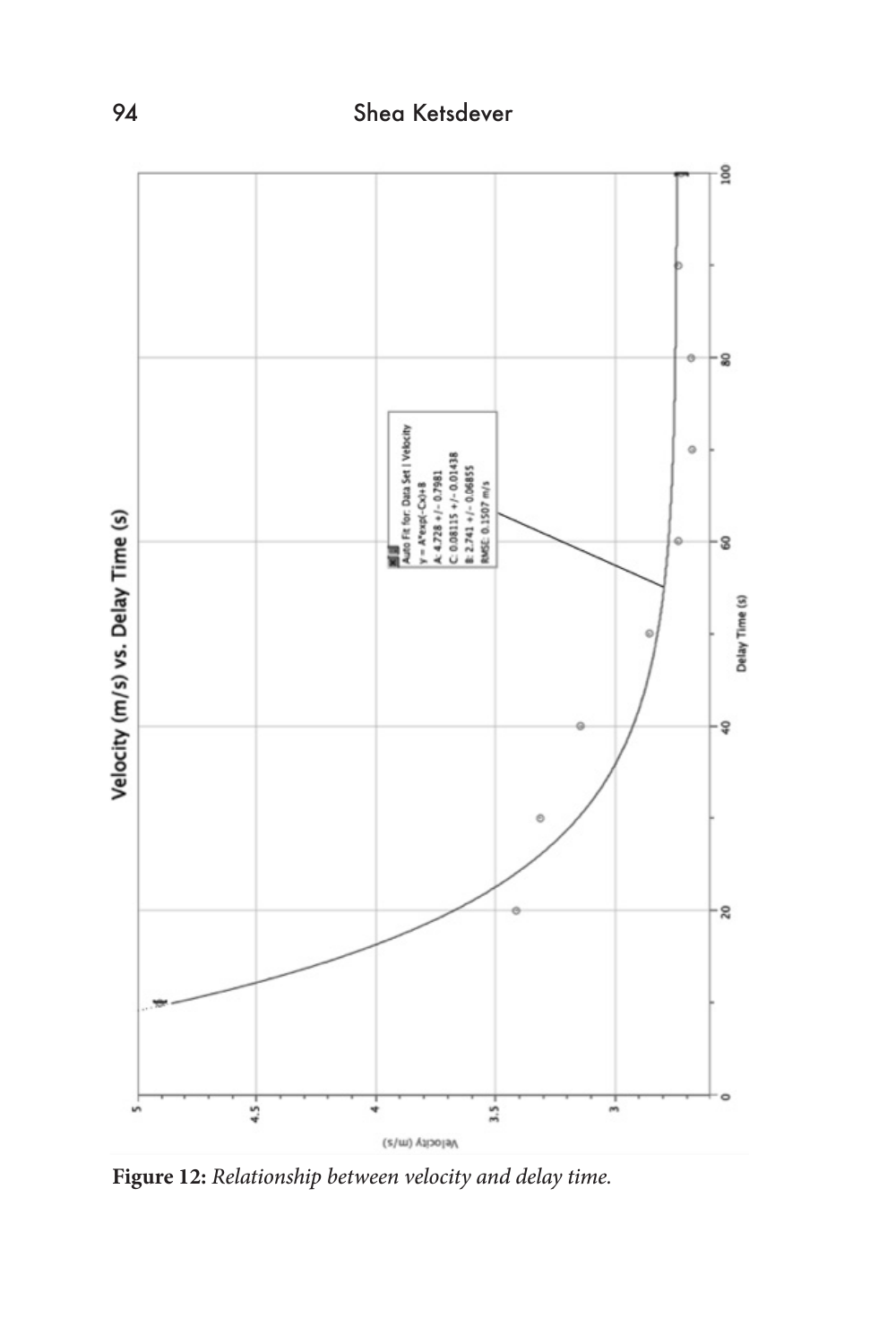

**Figure 13:** *Relationship between length of communication lapse between receiver and controller and delay time.*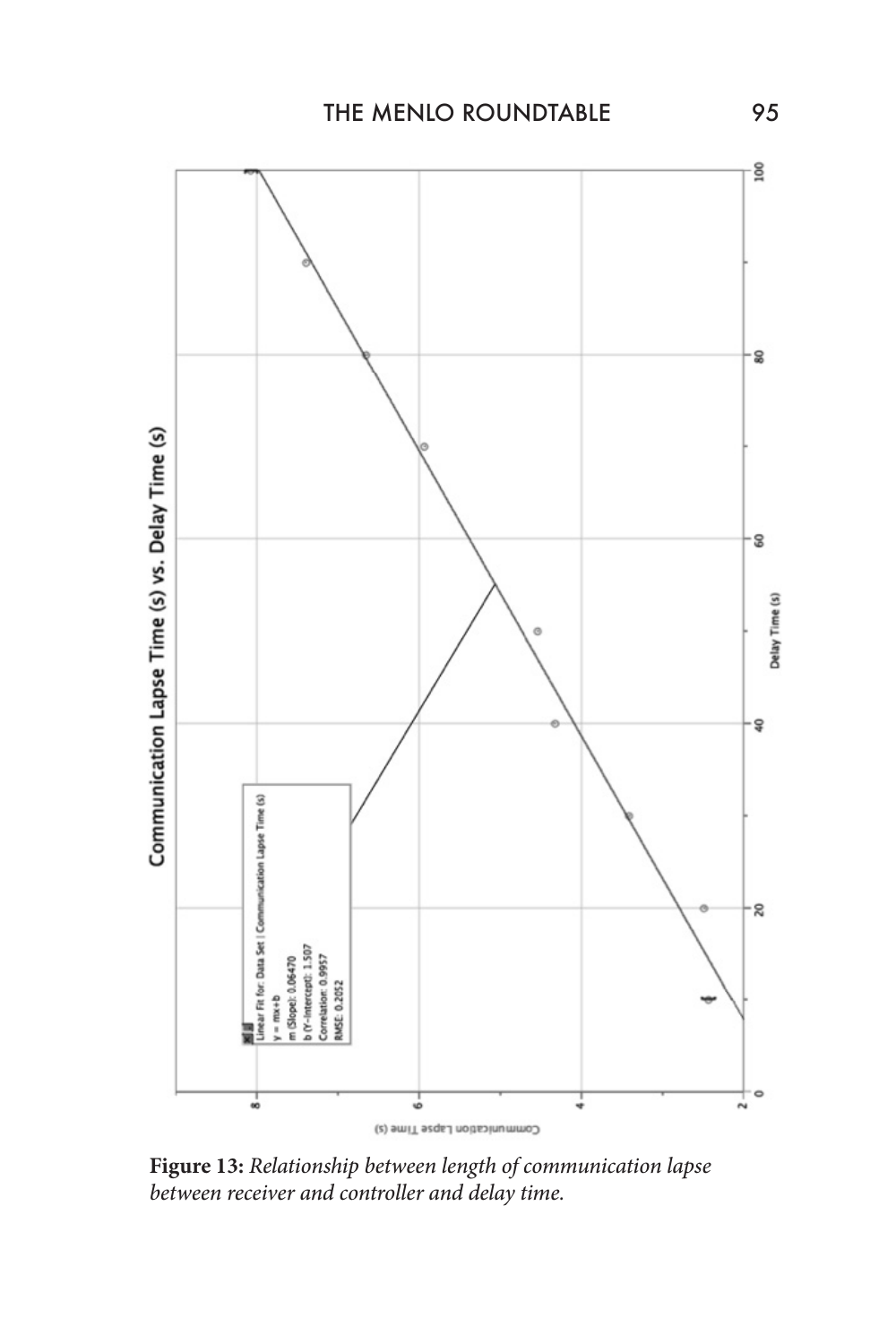As anticipated, velocity and lapse in communication appear to be directly proportional to delay time. However, it can be observed that the velocity reaches a plateau at approximately 2.7m/s, and hovers around this value for delay times of  $~60s$  and greater. This indicates that increasing the delay time further would not have any positive impact on velocity, and would only result in longer communication delays. Therefore, to optimize velocity and the speed of communication between the controller and receiver, the delay time was set at 60 seconds (the point where velocity began to plateau).

#### **6 Acknowledgements**

Dr. Dann: thank you for all your tips throughout the painful process of debugging electronics, and for ordering those snazzy new XBee parts.

Whoever introduced me to the black soldering iron with the really small tip: that is my new favorite piece of equipment in the Whitaker Lab and saved me from short-circuiting everything, so thank you thank you thank you!

#### **7 Bibliography**

Carrino, Nico. *Coding, Developing, and Controlling a Radio Controlled Car*. 2013

http://www.arduino.cc/en/Reference/Serial

http://www.livescience.com/46745-how-tesla-coil-works.html

http://www.pbs.org/tesla/ll/ll\_whoradio.html

http://www.pbs.org/tesla/ins/lab\_remotec.html

http://www.tfcbooks.com/articles/muzej.htm

http://science.howstuffworks.com/innovation/repurposed-inventions/ history-of-remote-control.htm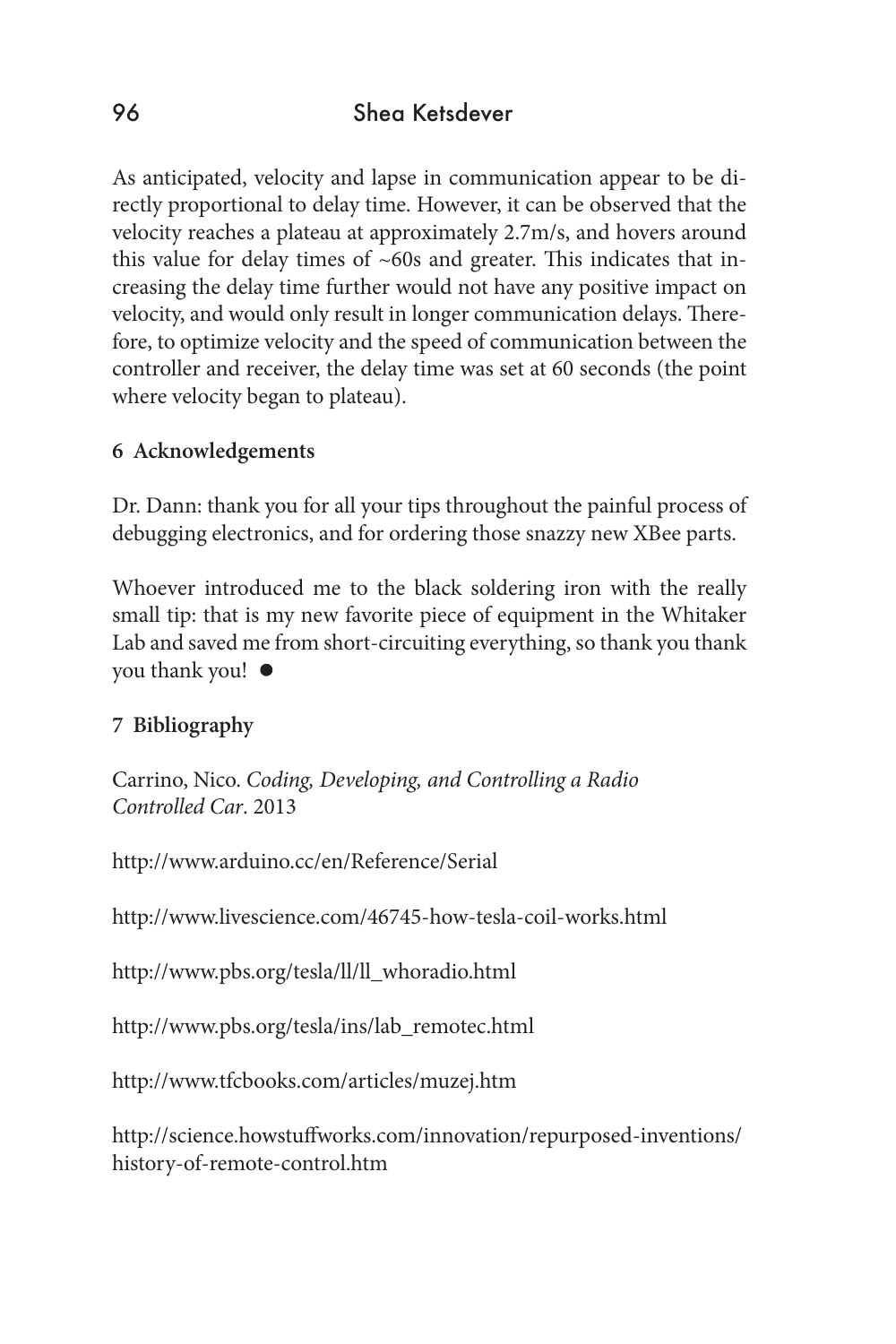## THE MENLO ROUNDTABLE 97

http://rcflightline.com/rc-history/

http://www.rlx.sk/sk/robot/2582-multi-chassis-4wd-kit-atv-sparkfunrob-12090.html

http://www.brighthubengineering.com/commercial-electricalapplications/47625-potentiometers-explored-construction-andworking-principles/

http://en.wikipedia.org/wiki/Potentiometer#mediaviewer/ File:Potentiometer.jpg

https://www.sparkfun.com/products/9032

http://electronics.howstuffworks.com/microcontroller.htm

http://arduino.cc/en/Tutorial/Memory

http://www.societyofrobots.com/microcontroller\_tutorial.shtml

http://www.atmel.com/devices/atmega328p.aspx

http://arduino.cc/en/pmwiki.php?n=Reference/AnalogRead

http://www.modularcircuits.com/blog/articles/h-bridge-secrets/ h-bridges-the-basics/

http://www.modularcircuits.com/blog/articles/h-bridge-secrets/ h-bridge-control/

http://www.jameco.com/webapp/wcs/stores/servlet/ Product\_10001\_10001\_1341966\_-1

https://itp.nyu.edu/physcomp/labs/motors-and-transistors/ dc-motor-control-using-an-h-bridge/

http://www.dagurobot.com/goods.php?id=86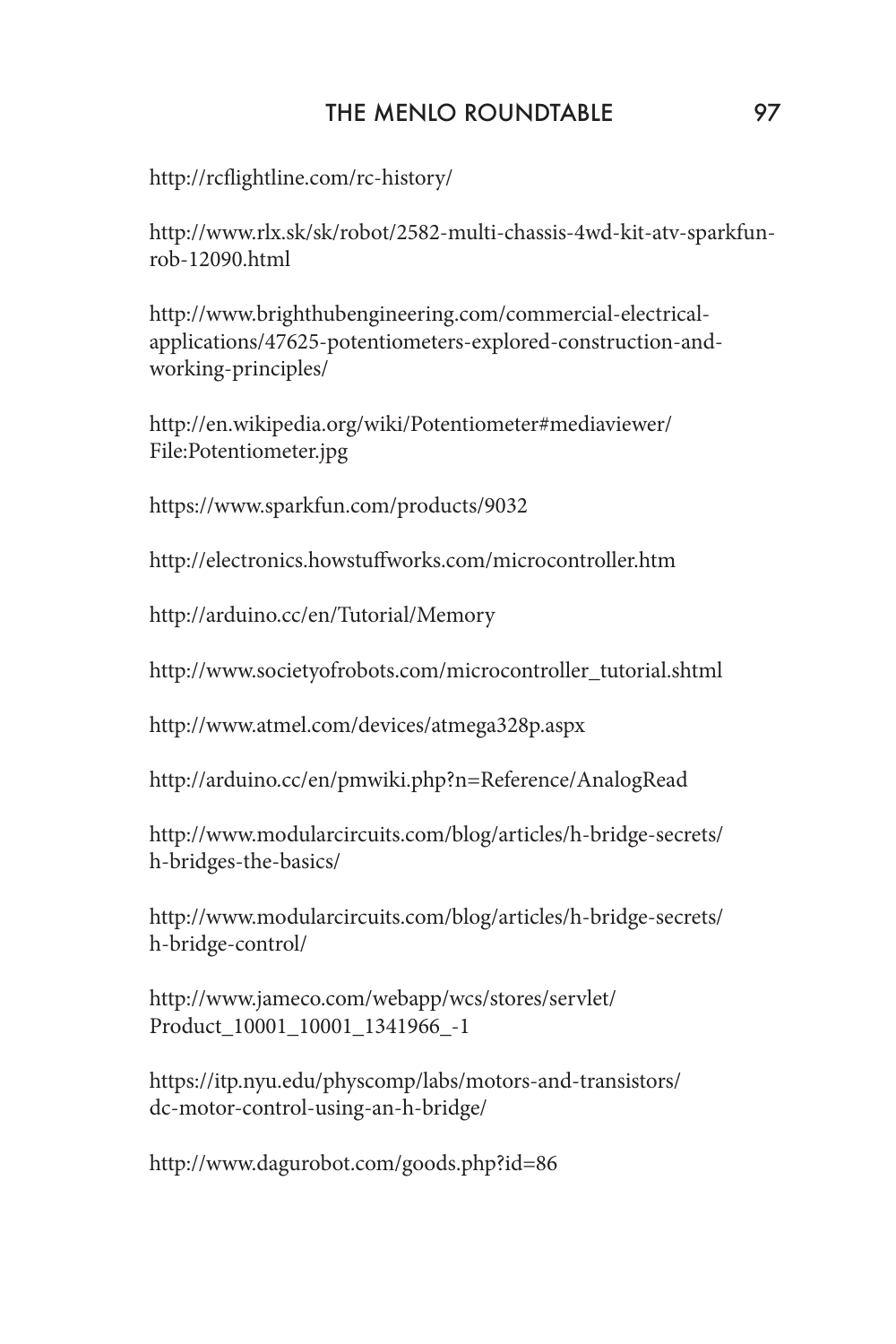https://learn.sparkfun.com/tutorials/serial-communication

https://learn.sparkfun.com/tutorials/exploring-xbees-and-xctu

## **8 Appendix**

## *8.1 Parts List*

| <b>Part Description</b>                                                    | Quantity       | Use                                                            | Cost              | Provider                                                                                                                                  |
|----------------------------------------------------------------------------|----------------|----------------------------------------------------------------|-------------------|-------------------------------------------------------------------------------------------------------------------------------------------|
| Car kit (includes<br>frame, wheels,<br>motors, various<br>attachment pins) | 1              | Components<br>for physical<br>car                              | Already<br>own it | DAGU (http://<br>www.rlx.sk/sk/<br>robot/2582-multi-<br>chassis-4wd-kit-atv-<br>sparkfun-rob-12090.<br>html; other sources<br>also exist) |
| Thumb Joystick                                                             | 1              | Allows user<br>to direct<br>movement<br>of car                 | Already<br>own it | SparkFun (https://<br>www.sparkfun.com/<br>products/9032)                                                                                 |
| L239D H-bridge                                                             | $\overline{2}$ | Electronic<br>component<br>controlling<br>current to<br>motors | $$2.95/$ unit     | Jameco (http://<br>www.jameco.com/<br>webapp/wcs/stores/<br>servlet/Product<br>10001_10001_<br>1341966_-1)                                |
| SB300 Solderable<br>PC Breadboard                                          | $\mathbf{1}$   | Small<br>protoboard<br>to compactly<br>house<br>circuitry      | Already<br>own it | Jameco (http://<br>www.jameco.com/<br>webapp/wcs/stores/<br>servlet/Product_<br>10001_10001_<br>1341966 -1)                               |
| Male-male and<br>male-female<br>hookup wires                               | Several        | Basic wiring<br>for circuit                                    | Already<br>own it | SparkFun (https://<br>www.sparkfun.com/<br>products/9194)                                                                                 |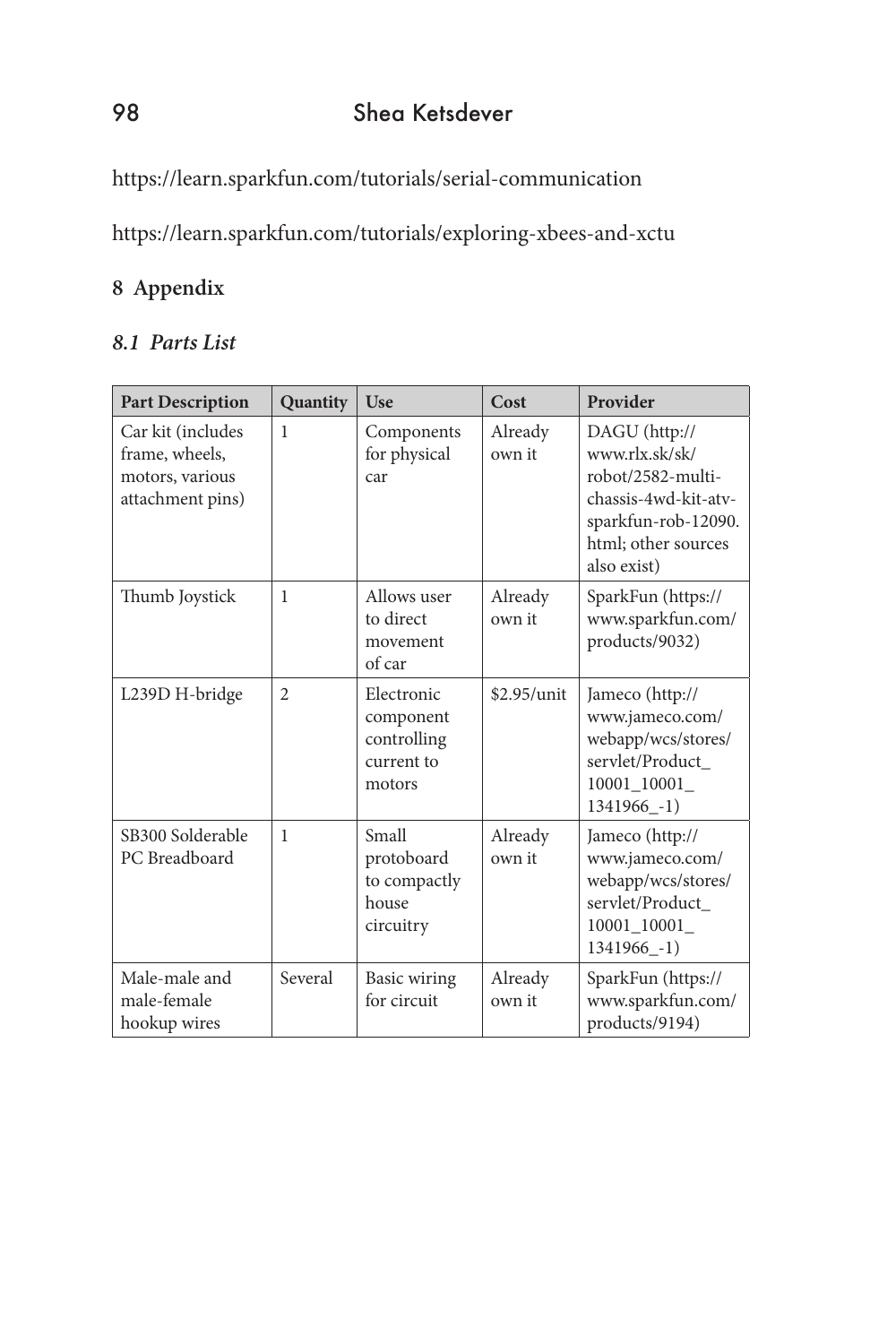| 9V batteries            | 3              | Power supply<br>for Arduino<br>and motors                                                                   | \$8.99/<br>4 batteries | Amazon (http://<br>www.amazon.com/<br>Energizer-E522-Al-<br>kaline-battery-later/<br>dp/B00MNRYY0A/<br>$ref=sr_1_10$ ?s=hpc&<br>ie=UTF8&qid=1426<br>$6182058sr=1-10$ |
|-------------------------|----------------|-------------------------------------------------------------------------------------------------------------|------------------------|----------------------------------------------------------------------------------------------------------------------------------------------------------------------|
| XBee pro                | $\overline{2}$ | XBee device<br>to facilitate<br>radio com-<br>munication                                                    | \$37.95                | SparkFun (https://<br>www.sparkfun.com/<br>products/8742)                                                                                                            |
| XBee shield             | $\overline{2}$ | <b>Breakout</b><br>shield that<br>allows the<br>XBee to<br>interface with<br>the Arduino                    | \$14.95                | SparkFun (https://<br>www.sparkfun.com/<br>products/12847)                                                                                                           |
| XBee explorer<br>dongle | 1              | Smaller break-<br>out board with<br>USB dongle to<br>connect XBee<br>with computer<br>(used for<br>testing) | \$24.95                | SparkFun (https://<br>www.sparkfun.com/<br>products/11697)                                                                                                           |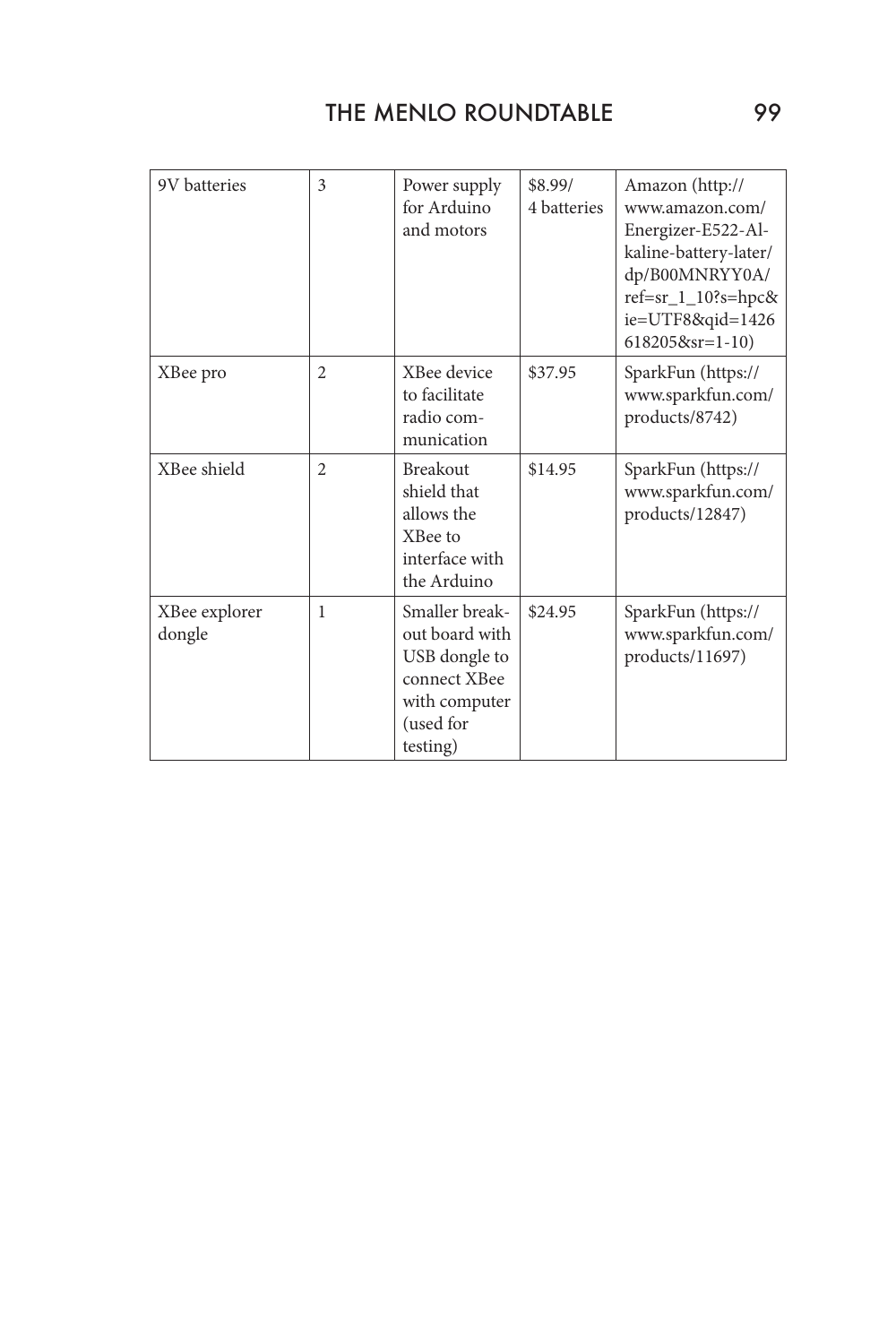## *8.2 Results: Data Tables*

## *8.2.1 Delay Time (s) vs. Velocity (m/s)*

| Delay Time (s) | Time to Travel 2 Meters (s) | Average Velocity (m/s) |
|----------------|-----------------------------|------------------------|
| $10\,$         | 4.93                        | 4.907                  |
|                | 4.81                        |                        |
|                | 4.98                        |                        |
| $20\,$         | 3.38                        | 3.413                  |
|                | 3.40                        |                        |
|                | 3.46                        |                        |
| $30\,$         | 3.36                        | 3.313                  |
|                | 3.28                        |                        |
|                | 3.30                        |                        |
| $40\,$         | 3.27                        | 3.143                  |
|                | 3.10                        |                        |
|                | 3.06                        |                        |
| 50             | 2.83                        | 2.857                  |
|                | 2.76                        |                        |
|                | 2.98                        |                        |
| 60             | 2.80                        | 2.737                  |
|                | 2.66                        |                        |
|                | 2.75                        |                        |
| $70\,$         | 2.76                        | 2.677                  |
|                | 2.61                        |                        |
|                | 2.66                        |                        |
| 80             | 2.56                        | 2.680                  |
|                | 2.68                        |                        |
|                | 2.80                        |                        |
| 90             | 2.73                        | 2.737                  |
|                | 2.70                        |                        |
|                | 2.78                        |                        |
| 100            | 2.68                        | 2.723                  |
|                | 2.78                        |                        |
|                | 2.71                        |                        |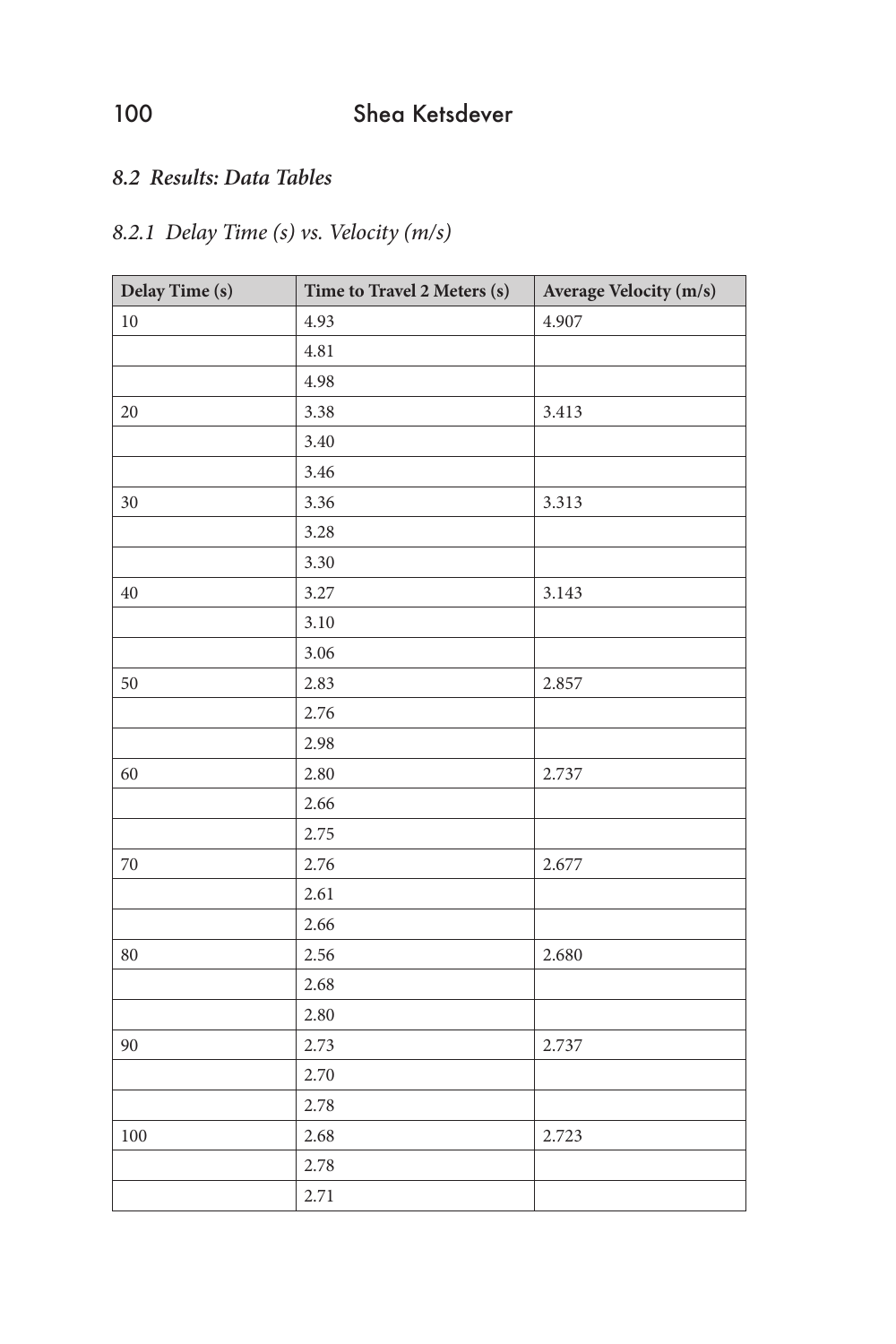## THE MENLO ROUNDTABLE 101

| Delay Time (s) | Lapse In Response Time (s) | <b>Average Communication</b><br>Delay Time (s) |
|----------------|----------------------------|------------------------------------------------|
| 10             | 2.51                       | 2.440                                          |
|                | 2.33                       |                                                |
|                | 2.48                       |                                                |
| 20             | 2.43                       | 2.497                                          |
|                | 2.61                       |                                                |
|                | 2.45                       |                                                |
| 30             | 3.47                       | 3.417                                          |
|                | 3.35                       |                                                |
|                | 3.43                       |                                                |
| 40             | 4.31                       | 4.327                                          |
|                | 4.36                       |                                                |
|                | 4.31                       |                                                |
| 50             | 4.52                       | 4.537                                          |
|                | 4.58                       |                                                |
|                | 4.51                       |                                                |
| $70\,$         | 5.90                       | 5.933                                          |
|                | 5.87                       |                                                |
|                | 6.03                       |                                                |
| 80             | 6.67                       | 6.650                                          |
|                | 6.60                       |                                                |
|                | 6.68                       |                                                |
| 90             | 7.43                       | 7.393                                          |
|                | 7.35                       |                                                |
|                | 7.40                       |                                                |
| 100            | 8.12                       | 8.067                                          |
|                | 8.10                       |                                                |
|                | 7.98                       |                                                |

## *8.2.2 Delay Time (s) vs. Communication Delay Time (s)*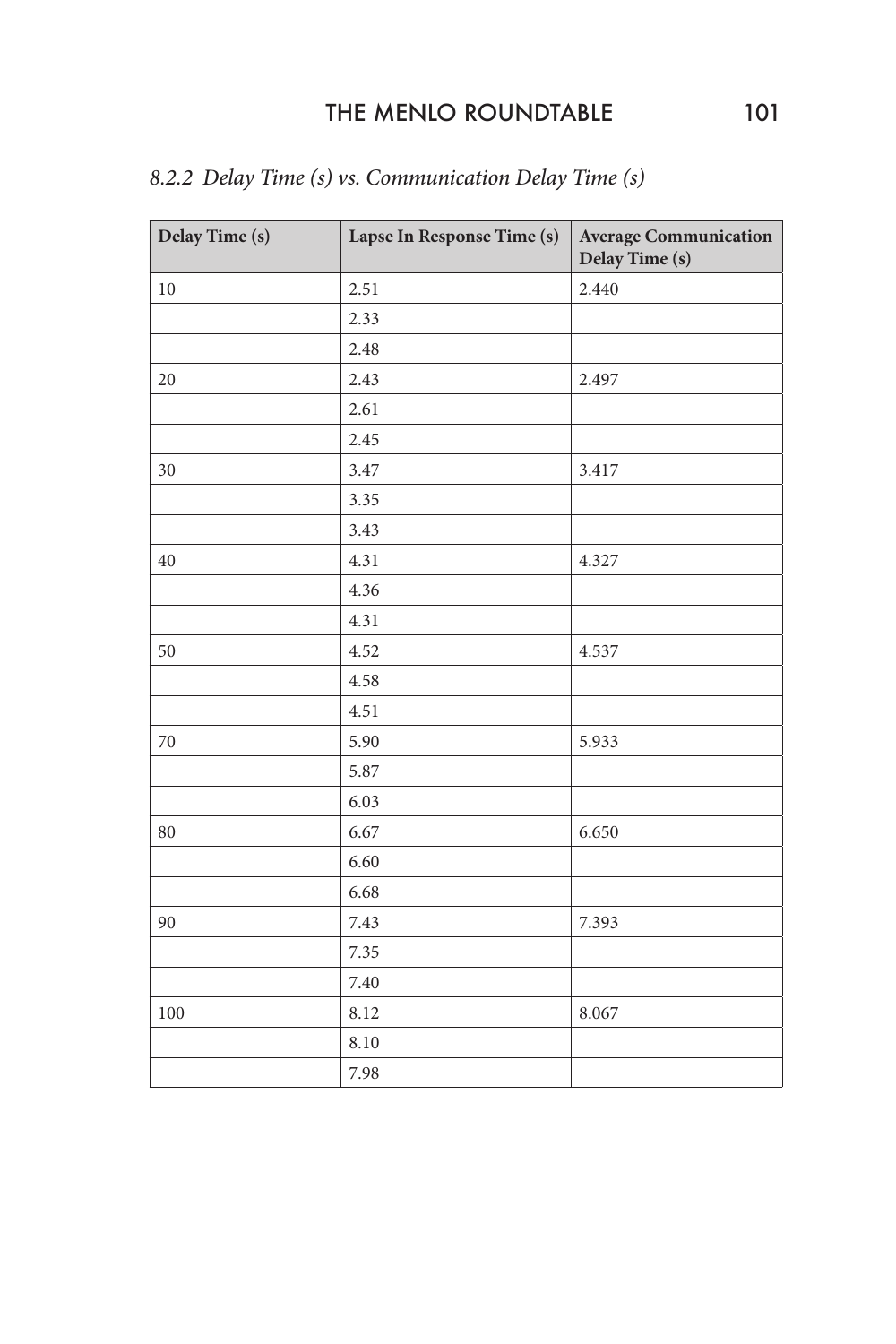```
8.3 Code
```
#### *8.3.1 Controller*

```
// include xbee
#include <SoftwareSerial.h>
SoftwareSerial XBee(2, 3); // RX, TX
```

```
void setup()
{
  XBee.begin(9600);
  Serial.begin(9600);
}
```

```
void loop()
{
 // read in values from joystick
  int verticalValue = analogRead(3);
  int horizontalValue = analogRead(5);
```

```
 // voltage cutoffs
 int lowCutoff = 300;
 int highCutoff = 700;
```

```
 // direction key
 int noMovement = 0;
 int forward = 1;
 int forwardLeft = 2;
 int forwardRight = 3;
 int backward = 4;
 int backwardLeft = 5;
 int backwardRight = 6;
```

```
 if (verticalValue < lowCutoff)
 {
   if (horizontalValue < lowCutoff) // move forward-left
 {
```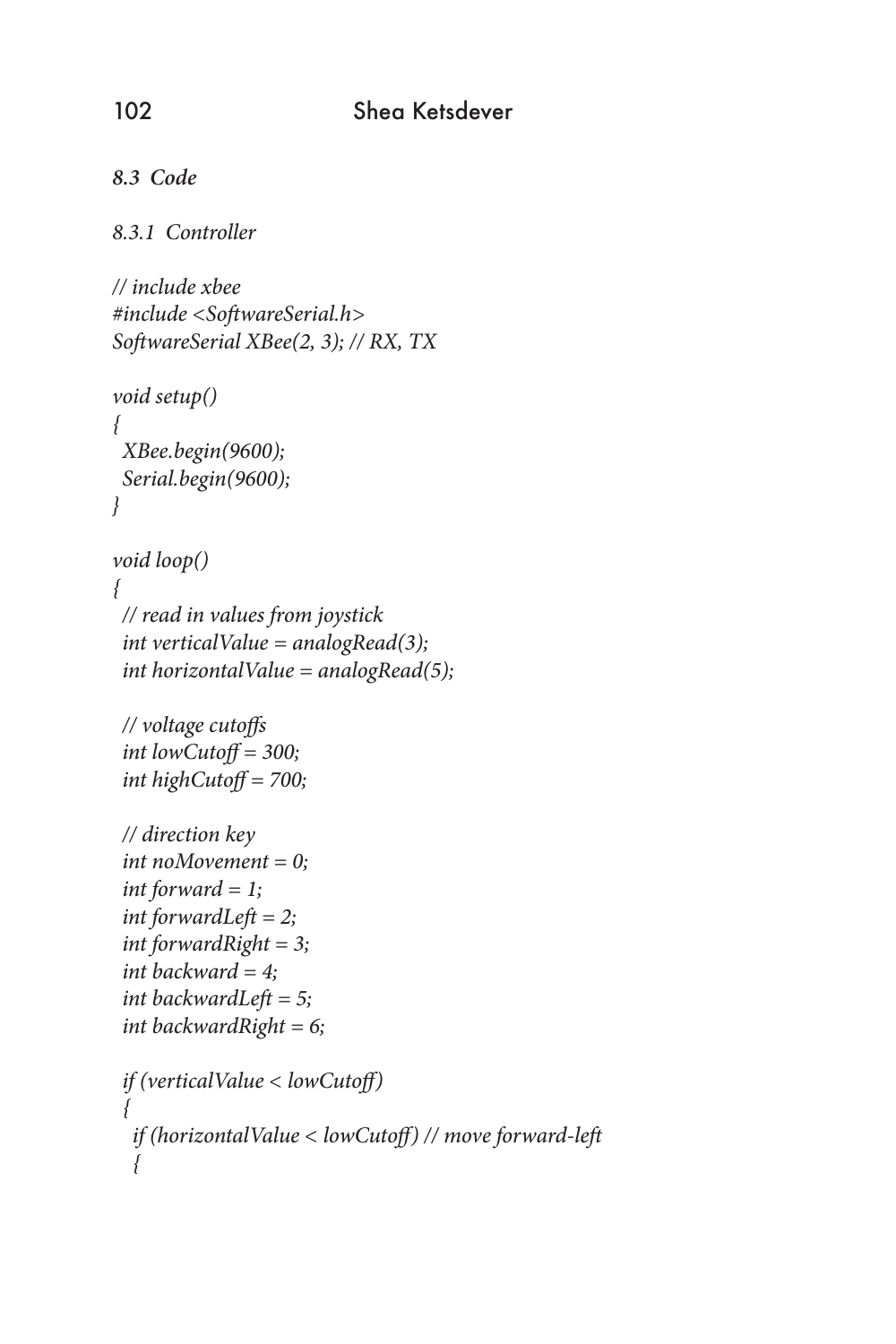```
 XBee.write(forwardLeft);
 }
   else if (horizontalValue > highCutoff) // move forward-right
 {
    XBee.write(forwardRight);
 }
   else // move straight forward
 {
    XBee.write(forward);
   }
 }
 else if (verticalValue > highCutoff)
 {
   if (horizontalValue < lowCutoff) // move backward-left
 {
    XBee.write(backwardLeft);
 }
   else if (horizontalValue > highCutoff) // move backward-right
 {
    XBee.write(backwardRight);
 }
   else // move straight backward
 {
    XBee.write(backward);
 }
 }
 else // no vertical movement, but could move "straight" left or right 
    // (translated as forward-left or forward-right)
 {
   if (horizontalValue < lowCutoff) // move forward-left
 {
    XBee.write(forwardLeft);
 }
   else if (horizontalValue > highCutoff) // move forward-right
 {
    XBee.write(forwardRight);
   }
```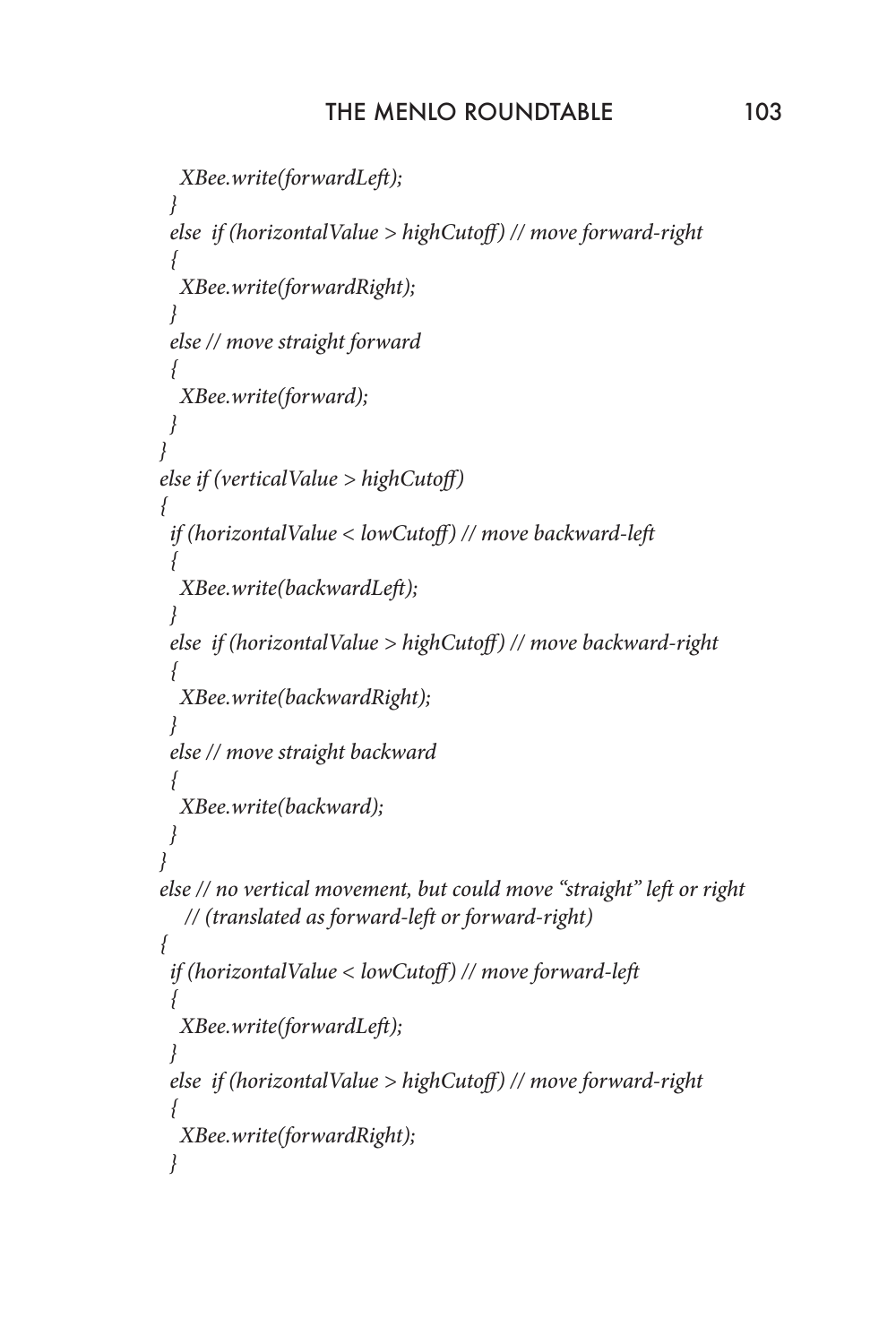```
 else // no vertical or horizontal movement
   {
    XBee.write(noMovement);
   }
 }
}
```
*8.3.2 Receiver*

// include XBee #include <SoftwareSerial.h> SoftwareSerial XBee(2, 3); // RX, TX

```
void setup()
```
{

 Serial.begin(9600); XBee.begin(9600);

// establish motor pins as outputs

```
 pinMode(4, OUTPUT);
 pinMode(5, OUTPUT);
 pinMode(6, OUTPUT);
 pinMode(7, OUTPUT);
 pinMode(8, OUTPUT);
 pinMode(9, OUTPUT);
 pinMode(10, OUTPUT);
 pinMode(11, OUTPUT);
}
```

```
void loop()
{
  // motor pin key
 int motor1Pin1 = 4;
 int motor1Pin2 = 5;
 int motor2Pin1 = 6;
  int motor2Pin2 = 7;
```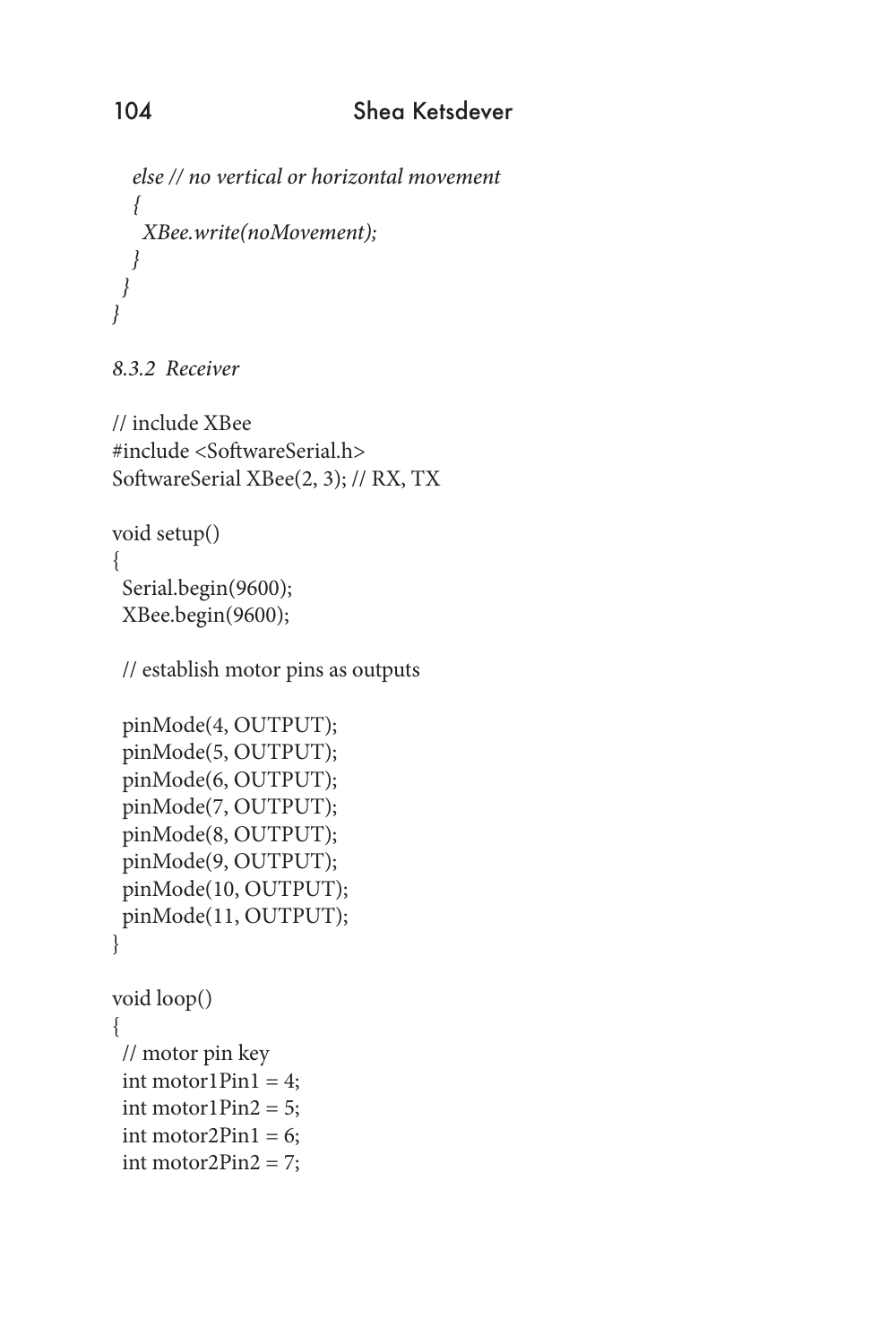```
int motor3Pin1 = 8;
int motor3Pin2 = 9;
int motor4Pin1 = 10;
int motor4Pin2 = 11;
 // direction key
 int noMovement = 0;
int forward = 1;
int forwardLeft = 2;
int forward Right = 3;
int backward = 4;
 int backwardLeft = 5;
 int backwardRight = 6;
 // read info from xbee
int value = 0;
 if (XBee.available())
 {
   Serial.println("xbee available");
   value = XBee.read();
 }
 Serial.println(value);
 if (value == forward) // straight forward
  {
   Serial.println("forward");
   digitalWrite(motor1Pin1, HIGH);
   digitalWrite(motor1Pin2, LOW);
   digitalWrite(motor2Pin1, HIGH);
   digitalWrite(motor2Pin2, LOW);
   digitalWrite(motor3Pin1, HIGH);
   digitalWrite(motor3Pin2, LOW);
   digitalWrite(motor4Pin1, HIGH);
   digitalWrite(motor4Pin2, LOW);
  }
 else if (value == forwardLeft) // forward-left
 {
```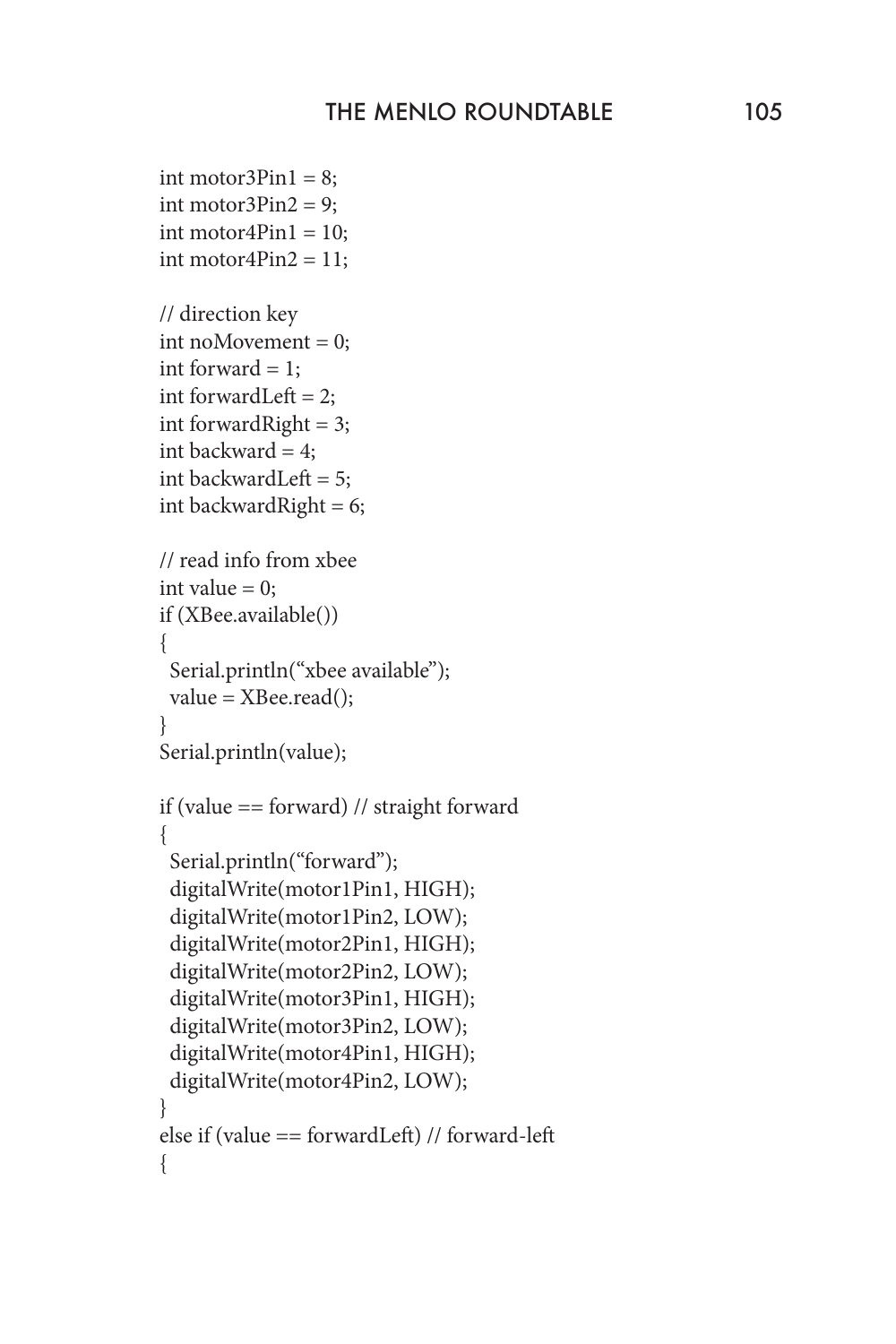```
 Serial.println("forwardLeft");
  digitalWrite(motor1Pin1, LOW);
   digitalWrite(motor1Pin2, HIGH);
   digitalWrite(motor2Pin1, HIGH);
   digitalWrite(motor2Pin2, LOW);
  digitalWrite(motor3Pin1, HIGH);
  digitalWrite(motor3Pin2, LOW);
  digitalWrite(motor4Pin1, HIGH);
  digitalWrite(motor4Pin2, LOW);
  }
  else if (value == forwardRight) // forward-right
 {
  Serial.println("forwardRight");
   digitalWrite(motor1Pin1, HIGH);
   digitalWrite(motor1Pin2, LOW);
   digitalWrite(motor2Pin1, LOW);
   digitalWrite(motor2Pin2, HIGH);
   digitalWrite(motor3Pin1, HIGH);
   digitalWrite(motor3Pin2, LOW);
   digitalWrite(motor4Pin1, HIGH);
   digitalWrite(motor4Pin2, LOW);
  }
 else if (value == backward) // straight backward
 {
   Serial.println("backward");
  digitalWrite(motor1Pin1, LOW);
  digitalWrite(motor1Pin2, HIGH);
   digitalWrite(motor2Pin1, LOW);
   digitalWrite(motor2Pin2, HIGH);
   digitalWrite(motor3Pin1, LOW);
   digitalWrite(motor3Pin2, HIGH);
   digitalWrite(motor4Pin1, LOW);
```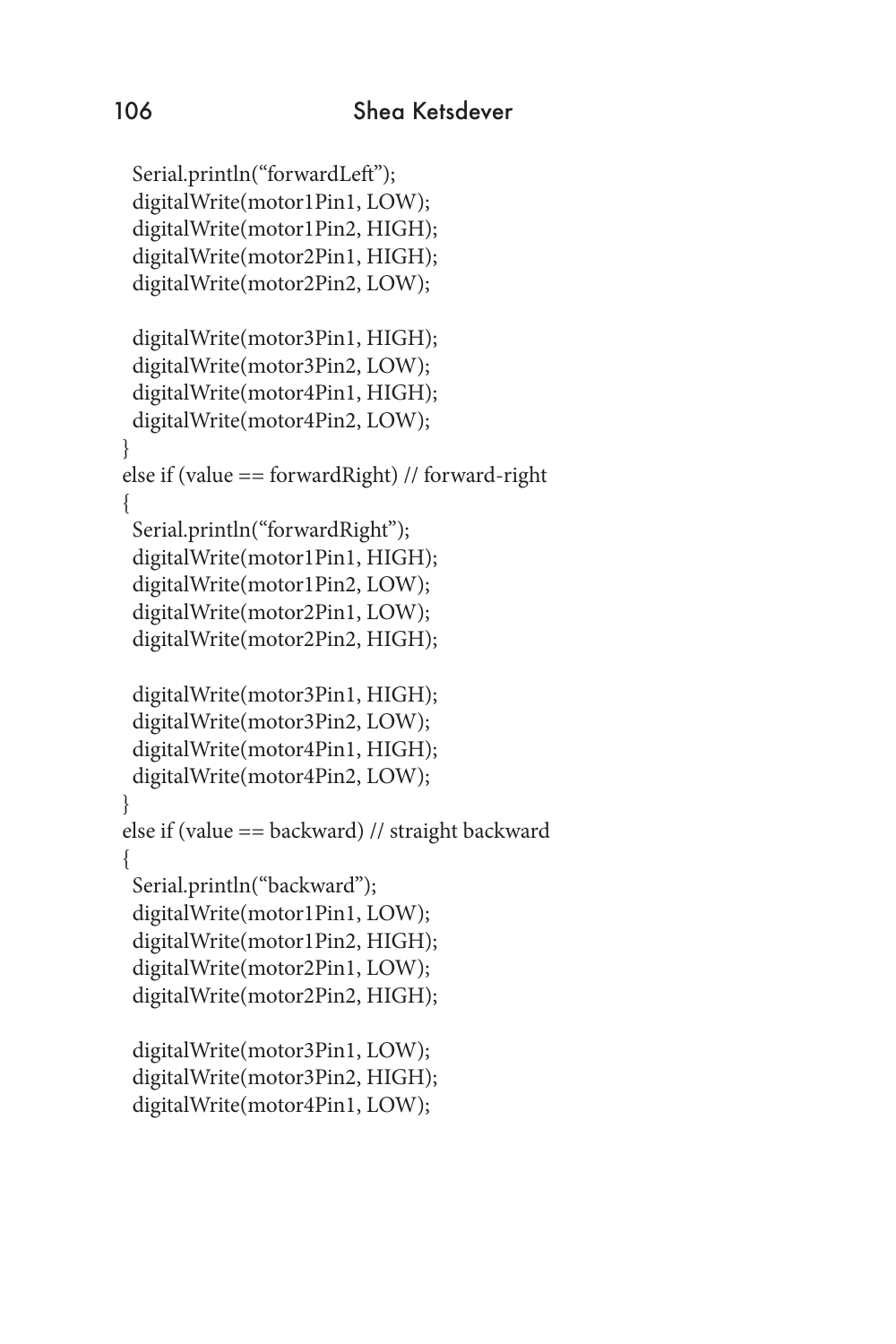```
 digitalWrite(motor4Pin2, HIGH);
  }
 else if (value == backwardLeft) // backward-left
 {
  Serial.println("backwardLeft");
   digitalWrite(motor1Pin1, LOW);
   digitalWrite(motor1Pin2, HIGH);
   digitalWrite(motor2Pin1, HIGH);
   digitalWrite(motor2Pin2, LOW);
   digitalWrite(motor3Pin1, LOW);
   digitalWrite(motor3Pin2, HIGH);
   digitalWrite(motor4Pin1, LOW);
  digitalWrite(motor4Pin2, HIGH);
 }
 else if (value == backwardRight) // backward-right
 {
   Serial.println("backwardRight");
   digitalWrite(motor1Pin1, HIGH);
   digitalWrite(motor1Pin2, LOW);
   digitalWrite(motor2Pin1, LOW);
   digitalWrite(motor2Pin2, HIGH);
   digitalWrite(motor3Pin1, LOW);
   digitalWrite(motor3Pin2, HIGH);
   digitalWrite(motor4Pin1, LOW);
  digitalWrite(motor4Pin2, HIGH);
  }
 else // value == noMovement
 {
   Serial.println("noMovement");
   digitalWrite(motor1Pin1, LOW);
   digitalWrite(motor1Pin2, LOW);
   digitalWrite(motor2Pin1, LOW);
   digitalWrite(motor2Pin2, LOW);
   digitalWrite(motor3Pin1, LOW);
```